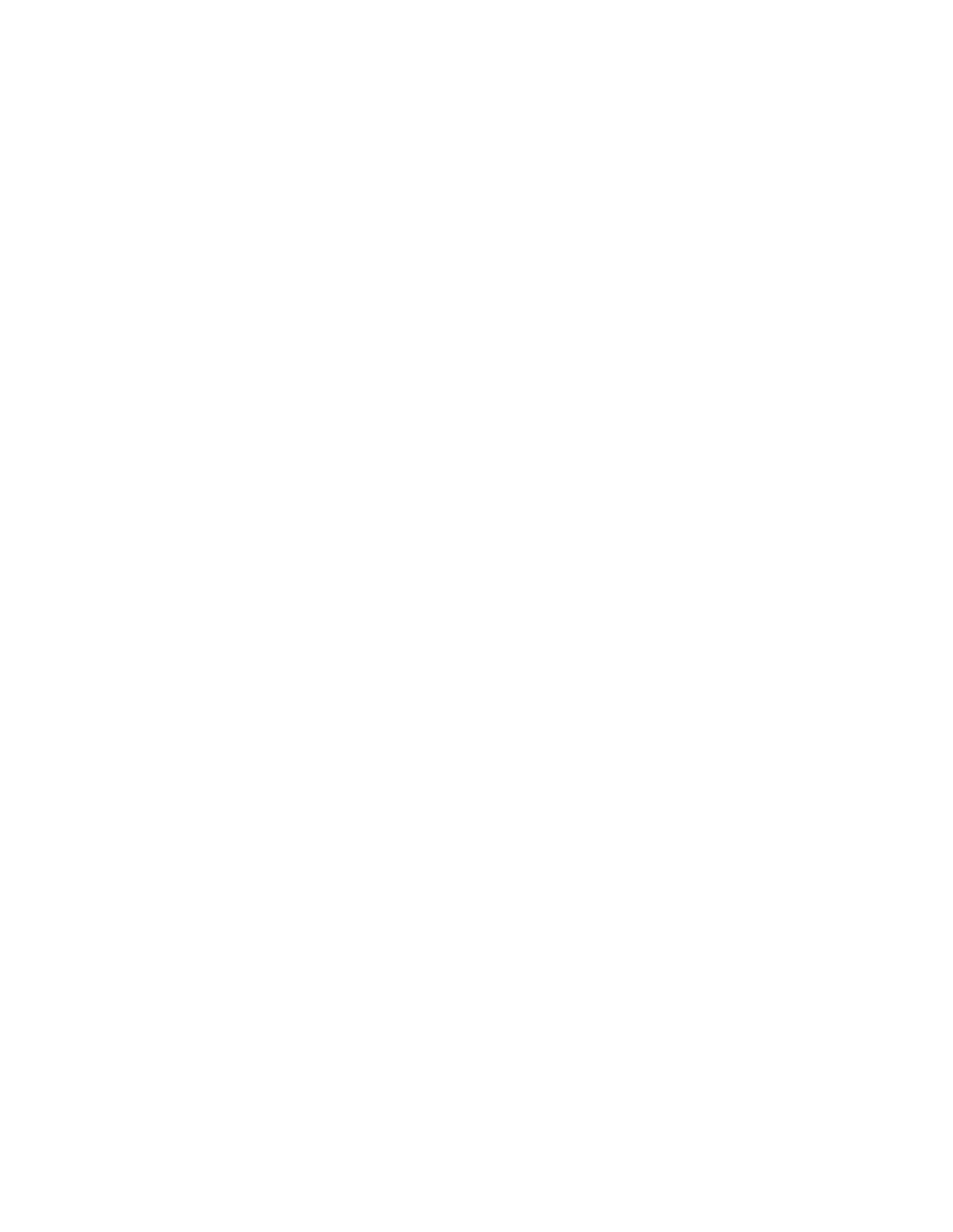

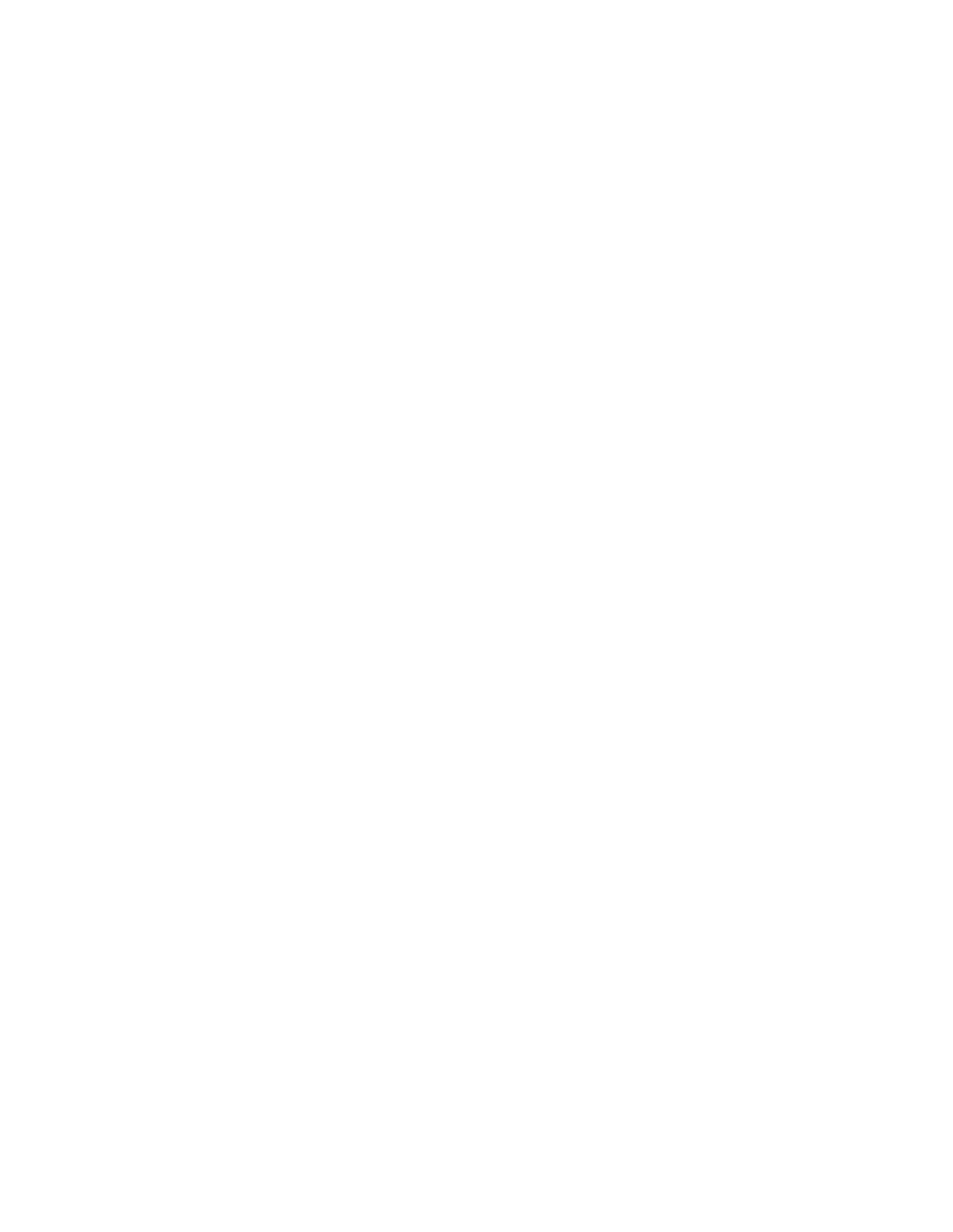## **Table of Contents**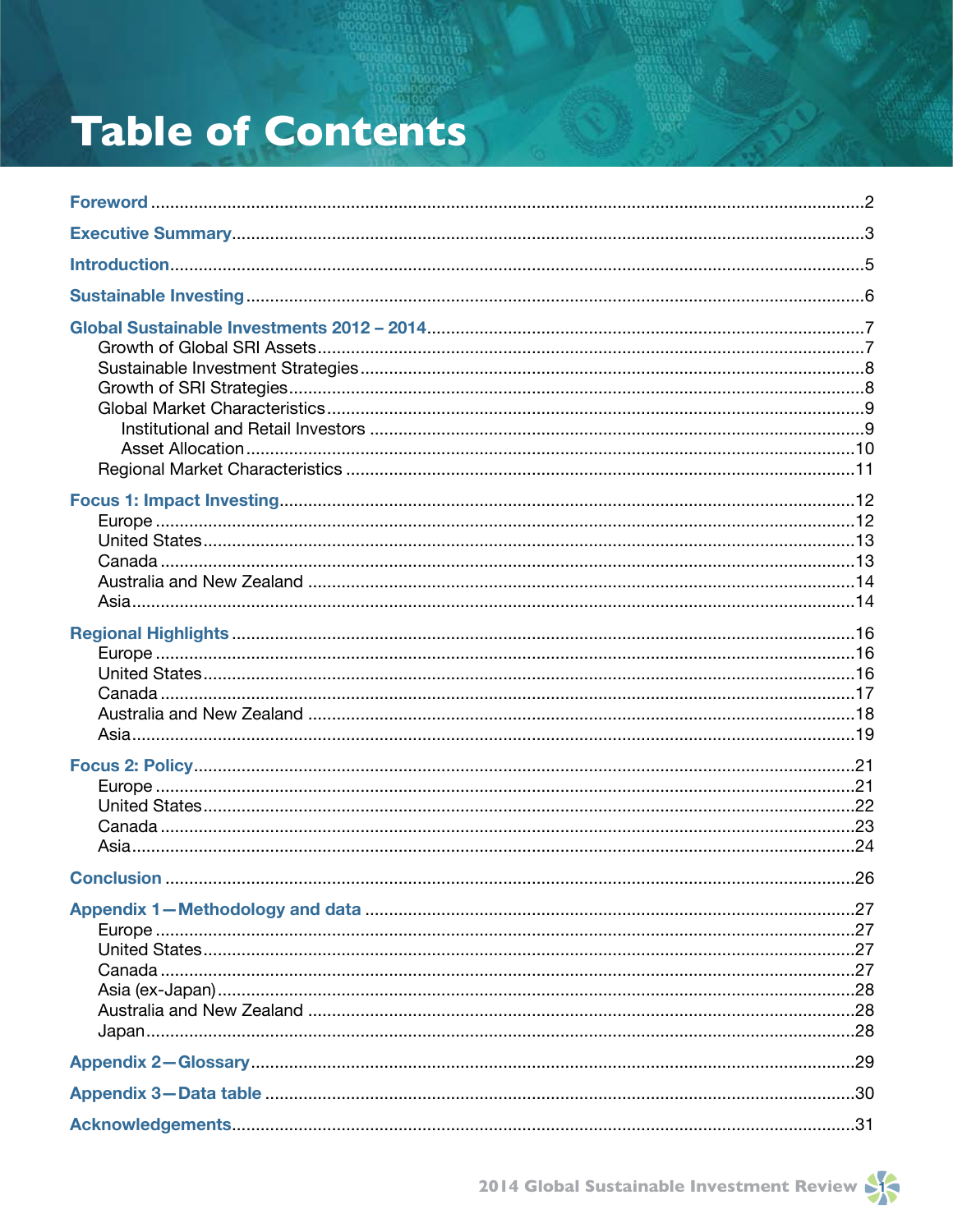## **Foreword**

#### February 2015

The Global Sustainable Investment Alliance (GSIA) is an international collaboration of membership-based sustainable investment organizations. Our mission is to deepen the impact and visibility of sustainable investment organizations at the global level. We are pleased to present the *Global Sustainable Investment Review 2014*. This review provides an update to our inaugural 2012 edition, which presented the first high-level view of sustainable investment worldwide.

We are delighted that in the intervening two years, sustainable investing has grown significantly, expanding its share of the professionally managed assets in all the regions covered by GSIA's member organizations.

We also are heartened by regulatory and other developments that promise to increase investors' access to corporate environmental, social and governance data and to further drive growth in sustainable investing products. In this review, we explore some of these important policy developments.

This edition also features a special focus on impact investing, including how this strategy is understood and practiced in Europe, the United States, Canada, Asia, Australia and New Zealand.

We want to thank the many sponsors—listed in the Acknowledgments page—of the regional research reports used to prepare the *Global Sustainable Investment Review 2014*. We also offer our gratitude to Bloomberg LP for the financial support it provided for the production of the global review. Without the generous support of these sponsors, this report and the research on which it is based would not have been possible.

Sincerely,

Franjoi Passart

Francois Passant, Executive Director *Eurosif, the European Sustainable Investment Forum*

N. Wre

Lisa Woll, CEO *US SIF: The Forum for Sustainable and Responsible Investment and the US SIF Foundation* 

 $\delta$ 

Simon O'Connor, CEO *Responsible Investment Association Australasia*

 $1.101$ 

Jessica Robinson, Chief Executive *ASrIA, the Association for Sustainable & Responsible Investment in Asia*

Deb Abbey, CEO *Responsible Investment Association Canada*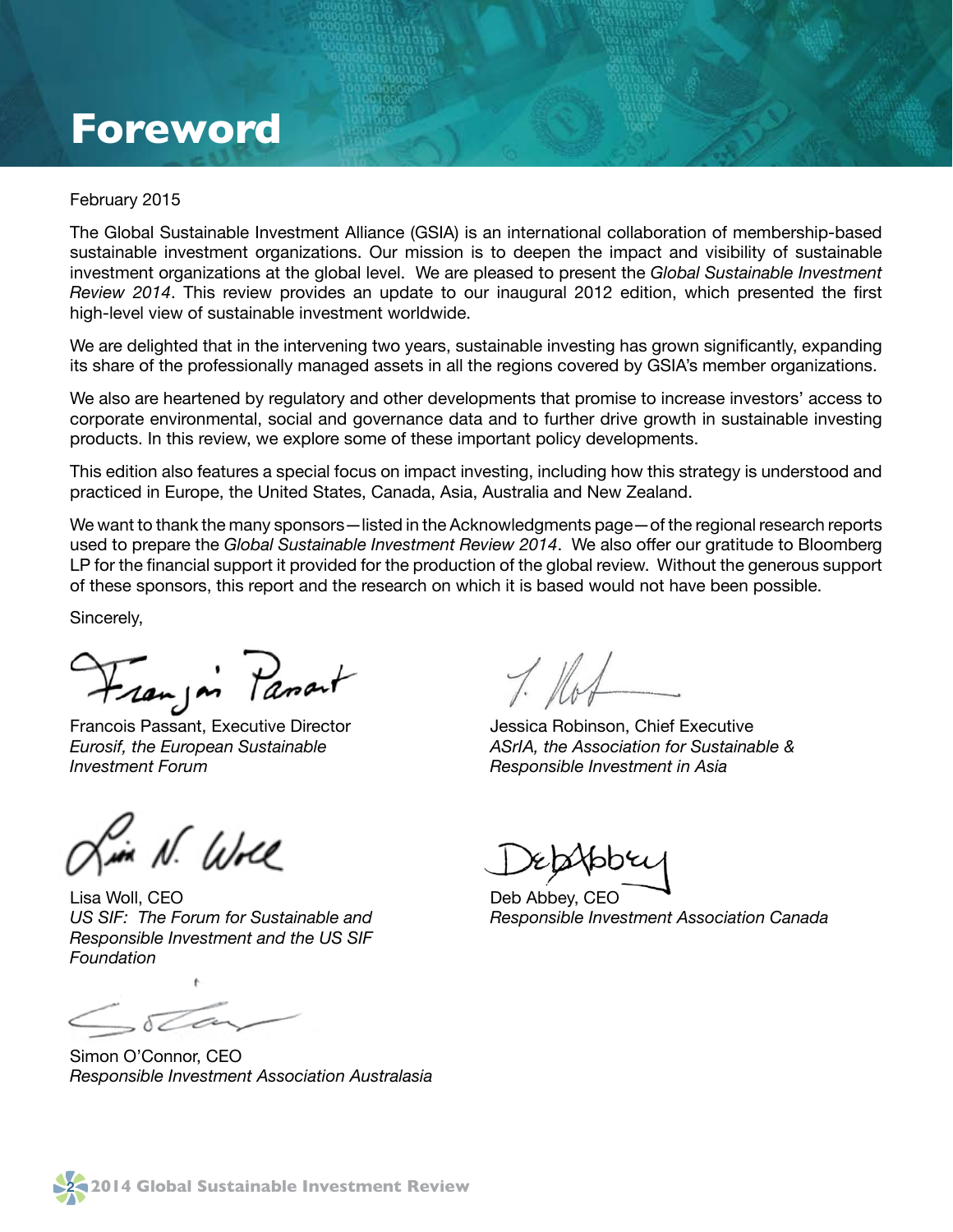## **Executive Summary**

In early 2013, the Global Sustainable Investment Association (GSIA) released the *Global Sustainable Investment Review 2012*, the first report to collate the results from the market studies of regional sustainable investment forums for Europe, the United States, Canada, Asia, Japan, Australasia and Africa. In the period since the launch of the inaugural study, the global sustainable investment market has continued to grow both in absolute and relative terms, rising from \$13.3 trillion<sup>1</sup> at the outset of 2012 to \$21.4 trillion at the start of 2014, and from 21.5 percent to 30.2 percent of the professionally managed assets in the regions covered.

Over this two-year period, the fastest growing region has been the United States, followed by Canada and Europe. These three regions are also the largest regions in terms of assets, accounting for 99 percent of global sustainable investing assets.

Sustainable investing is an investment approach that considers environmental, social and governance (ESG) factors in portfolio selection and management. For the purpose of this global report and for articulating our shared work in the broadest way, GSIA uses an inclusive definition of sustainable investing, without drawing distinctions between this and related terms such as responsible investing, socially responsible investing and impact investing. These are collectively referred to as sustainable investing or SRI.

Sustainable investment encompasses the following activities and strategies:

- 1. Negative/exclusionary screening,
- 2. Positive/best-in-class screening,
- 3. Norms-based screening,
- 4. Integration of ESG factors,
- 5. Sustainability-themed investing,
- 6. Impact/community investing, and
- 7. Corporate engagement and shareholder action.

The largest sustainable investment strategy globally is negative screening/exclusions (\$14.4 trillion), followed by ESG integration (\$12.9 trillion) and corporate engagement/shareholder action (\$7.0 trillion). Negative screening is the largest strategy in Europe, while ESG integration now dominates in the United States, Australia/New Zealand and Asia in asset-weighted terms. Corporate engagement and shareholder action is the dominant strategy in Canada.

Impact investing is a small but vibrant segment of the broader sustainable and responsible investing universe in all the markets studied. GSIA defines impact investing as targeted investments, typically made in private markets, aimed at solving social or environmental problems. Community investing, whereby capital is specifically directed to traditionally underserved individuals or communities, is included in this category, as is finance that is provided to businesses with an explicit social or environmental purpose.

In Europe, all surveyed sustainable and responsible investment strategies are continuing to grow, in aggregate, at a faster rate than the broad European asset management market. From the beginning of 2012 to the start of 2014, assets committed to sustainability-themed investments grew 30 percent in US dollar terms, and assets to which exclusionary screens were applied grew 90 percent. Impact investing is the fastest growing strategy, registering a 146 percent increase over the period. The progress of engagement and proxy voting in markets such as Italy (193 percent growth in euro terms over 2012-2014), Germany (48 percent), Belgium (94 percent), Scandinavia and Switzerland signals changes in attitudes toward stewardship among European investors.

In the United States, sustainable investing—after accounting for a fairly consistent 10-12 percent share of the overall market of professionally managed assets in the United States for the past decade—took a

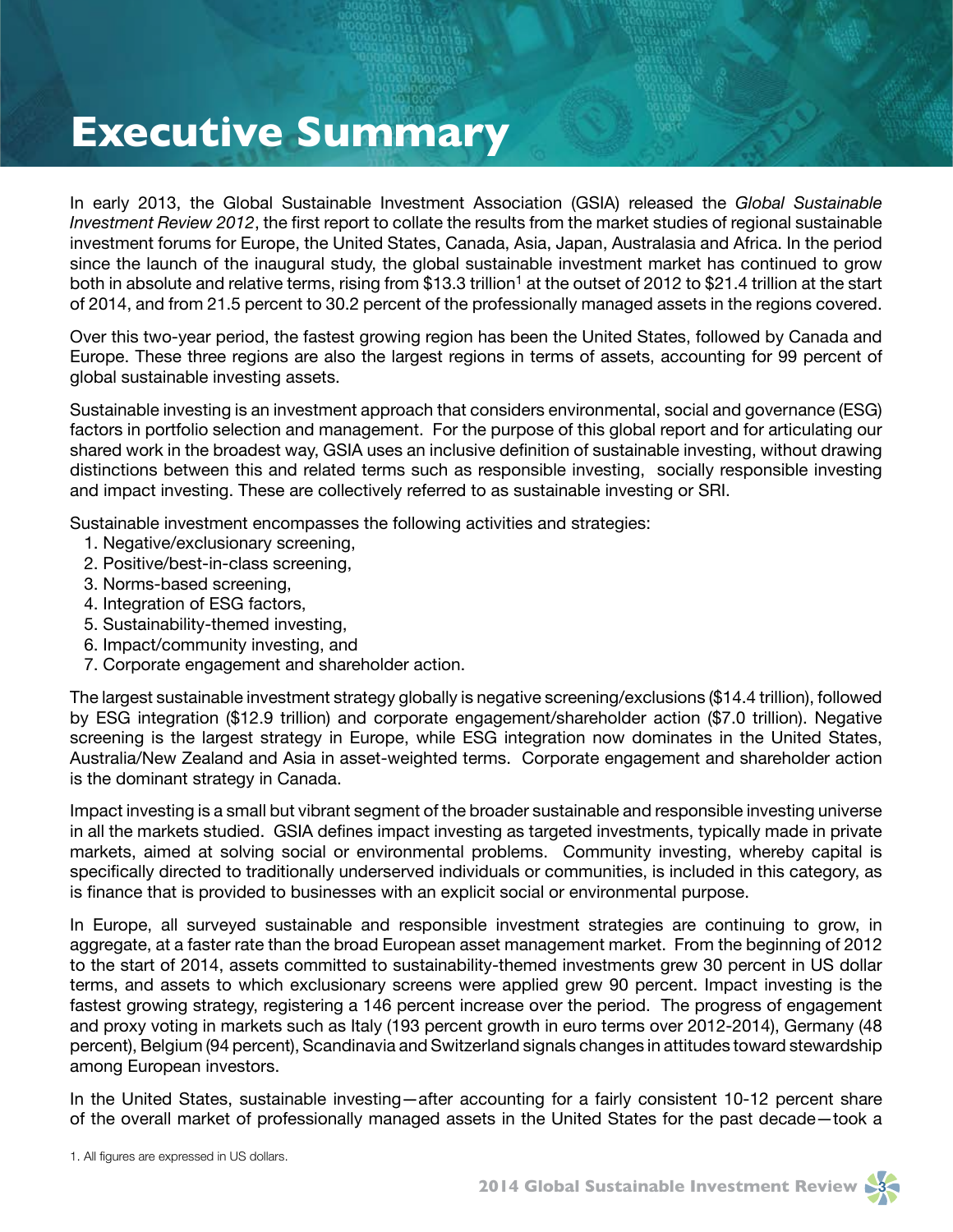significant leap forward. At the beginning of 2014, total US SRI assets were \$6.57 trillion—a 76-percent increase over the \$3.74 trillion identified in sustainable investing strategies at the outset of 2012. As a result, nearly 18 percent of all investment assets under professional management in the United States at the start of 2014 were held by individuals, institutions or money managers that consider ESG issues in selecting investments across a range of asset classes, or file shareholder resolutions on ESG issues at publicly traded companies.

Canada's sustainable investment market is experiencing rapid growth. According to survey data, at the outset of 2014, assets in Canada using one or more sustainable investing strategies increased from \$589 billion to \$945 billion in just two years. This robust growth represents a 60 percent increase in SRI assets under management.

In Australia and New Zealand, sustainable investing assets managed by asset managers, super funds, banks and advisers continued to grow strongly due both to strong performance and increasing fund inflows, rising 34 percent to reach \$180 billion.

Sustainable investment assets in Asia<sup>2</sup>, although still comprising only a small share of total professionally managed assets in the region, now stand at \$53 billion, an increase of 32 percent from the \$40 billion tallied at the start of 2012. The largest Asian markets for sustainable investments are Malaysia, Hong Kong and South Korea. Across the region the landscape is beginning to evolve, in part driven by the rapid development of ESG reporting and disclosure, but also by an increasing awareness of the massive capital needed to finance the region's transition to a low-carbon future. In Japan, growing interest in SRI is signalled by the fact that 192 financial institutions have signed the Principles for Financial Action for the 21st Century "to steer society toward sustainability by changing the flow of money to those activities which correspond to such sustainability goals." In addition, impact investing bonds and green real estate are gaining popularity in Japan.

In many of these markets, public policy and regulatory changes are underway that could increase the level of corporate disclosure on various environmental, social and governance factors and support shareholder engagement.

2. Asian information and asset data are collated from two sources, ASrIA and Japan Sustainable Investment Forum (JSIF).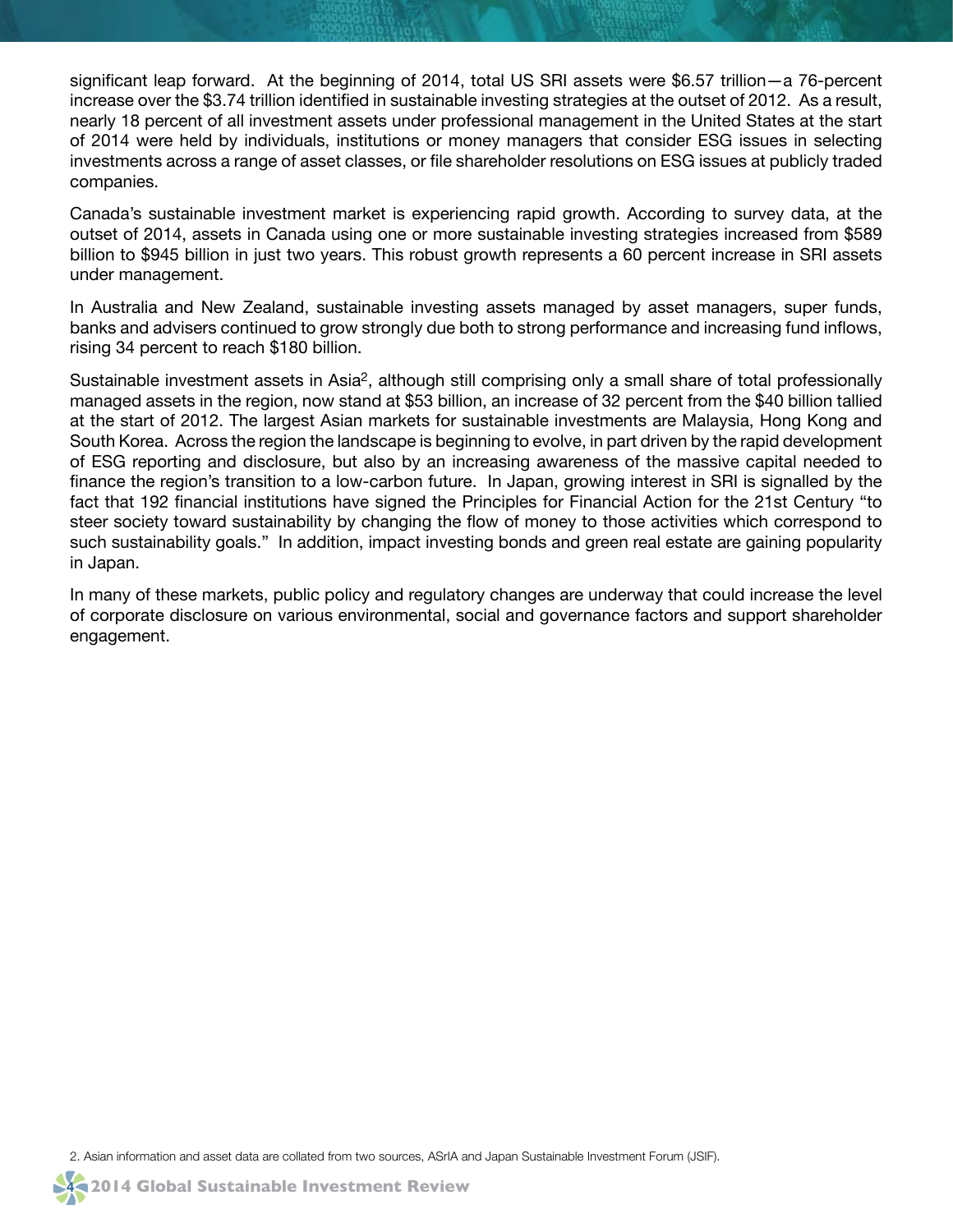## **Introduction**

Two years ago, The Global Sustainable Investment Association (GSIA) released the *Global Sustainable Investment Review 2012*, the first report to collate the results from the market studies of regional sustainable investment forums from Europe, the United States, Canada, Asia, Japan, Australia and Africa. In the period since the launch of the inaugural study, the global sustainable investment market has continued to grow both in absolute and relative terms.

A reflection of its growing acceptance and market share is the increased awareness among mainstream investors of terms that the sustainable investment community has introduced to financial markets. Concepts such as decarbonization, asset stranding and natural capital scarcity have become part of the global financial language. Products like green bonds and impact investment funds have exploded onto the markets.

While mainstream investors continue to learn about these concepts and products, innovations abound among sustainable investment pioneers, who are continuously moving the frontiers of the market towards more comprehensive understanding, incorporation, measurement and disclosure of environmental, social and governance (ESG) risks and opportunities.

This report provides a snapshot of the global market—specifically Europe, the United States, Canada, Asia and Australia—in terms of volume (assets under management), growth and practice at the start of 2014. It draws on data and insights provided by the members of the GSIA. Each of these members—Eurosif, US SIF, Responsible Investment Association Canada, ASrIA and Responsible Investment Association Australasia offers in-depth regional and national reports that provide an abundance of information and analysis, as well as examples, of sustainable investment within their markets.

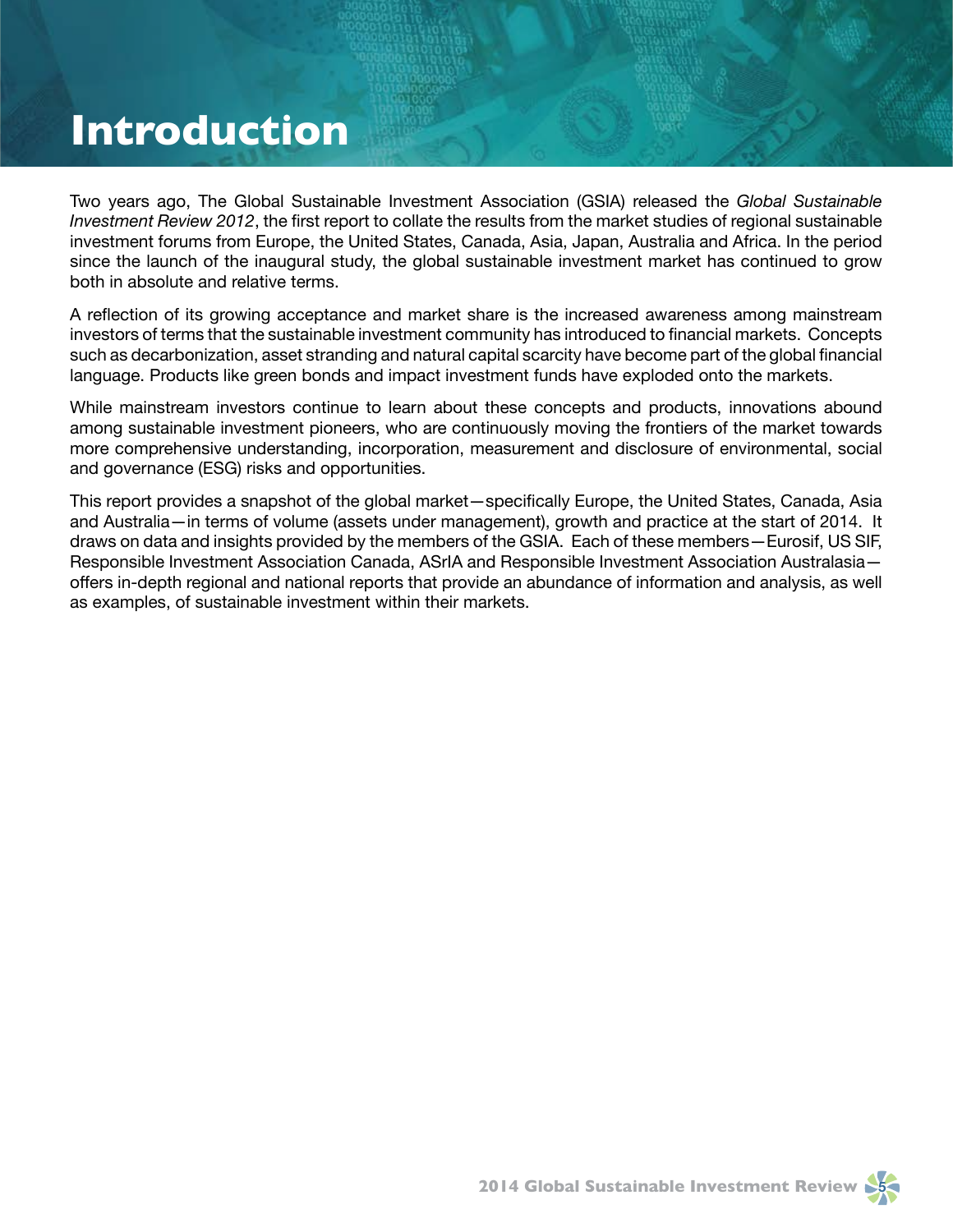## **Sustainable Investing**

Sustainable investing is an investment approach that considers environmental, social and governance (ESG) factors in portfolio selection and management. For the purpose of this global report and for articulating our shared work in the broadest way, GSIA uses an inclusive definition of sustainable investing, without drawing distinctions between this and related terms such as responsible investing and socially responsible investing. These are collectively referred to as sustainable investing or SRI.

The GSIA definitions of sustainable investment, published in the *Global Sustainable Investment Review 2012*, have emerged as a global standard of classification. These are:

- 1. **Negative/exclusionary screening:** the exclusion from a fund or portfolio of certain sectors, companies or practices based on specific ESG criteria;
- 2. **Positive/best-in-class screening:** investment in sectors, companies or projects selected for positive ESG performance relative to industry peers;
- 3. **Norms-based screening:** screening of investments against minimum standards of business practice based on international norms;
- 4. **Integration of ESG factors:** the systematic and explicit inclusion by investment managers of environmental, social and governance factors into traditional financial analysis;
- 5. **Sustainability themed investing:** investment in themes or assets specifically related to sustainability (for example clean energy, green technology or sustainable agriculture);
- 6. **Impact/community investing:** targeted investments, typically made in private markets, aimed at solving social or environmental problems, and including community investing, where capital is specifically directed to traditionally underserved individuals or communities, as well as financing that is provided to businesses with a clear social or environmental purpose; and
- 7. **Corporate engagement and shareholder action:** the use of shareholder power to influence corporate behavior, including through direct corporate engagement (i.e., communicating with senior management and/or boards of companies), filing or co-filing shareholder proposals, and proxy voting that is guided by comprehensive ESG guidelines.

The sum of these individual strategies, after adjusting for double counting since some assets are subjected to more than one strategy, results in the sustainable assets under management included in this report. In the report the aggregated figure is referred to as sustainable investment or investment taking into account ESG concerns, without making a judgment about the quality or depth of the process applied.

The data and information used in this report is provided by each national or regional Sustainable Investment Forum (SIF) and collated by GSIA. Refer to Appendix 1 for more information on the methodology.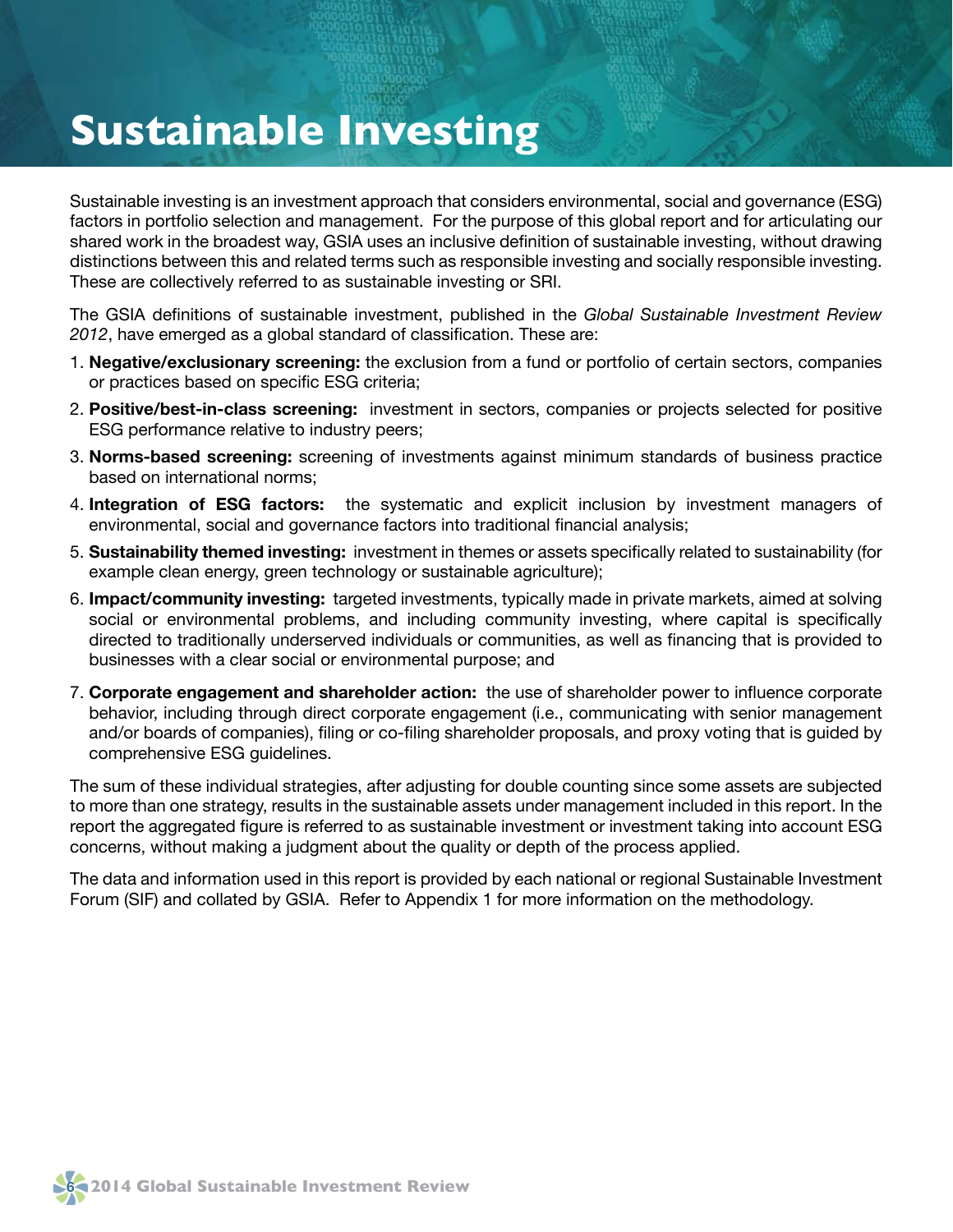## **Global Sustainable Investments 2012–2014**

#### **Growth of Global SRI Assets**

Global sustainable investment assets have expanded dramatically in recent years, rising from \$13.3 trillion<sup>3</sup> at the outset of 2012 to reach a total of \$21.4 trillion at the start of 2014. This 61 percent growth outpaced the growth in total professionally managed assets. As shown in Table 1, the proportion of SRI globally in relation to professionally managed assets in the regions covered has increased to 30.2 percent, from 21.5 percent in 2012. This proportion has increased in all regions.

| Table 1: Proportion of SRI relative to total managed assets |       |                    |  |  |
|-------------------------------------------------------------|-------|--------------------|--|--|
|                                                             | 2012  | 2014               |  |  |
| Europe                                                      | 49.0% | 58.8% <sup>4</sup> |  |  |
| Canada                                                      | 20.2% | 31.3%              |  |  |
| <b>United States</b>                                        | 11.2% | 17.9%              |  |  |
| Australia                                                   | 12.5% | 16.6%              |  |  |
| Asia                                                        | 0.6%  | 0.8%               |  |  |
| Global                                                      | 21.5% | 30.2%              |  |  |

Most of the SRI assets referred to in this report are in Europe (63.7 percent), but the relative contribution of the United States has increased to 30.8 percent from 28.2 percent in 2012.



**Figure 1: Proportion of Global SRI Assets by Region**

3. All figures are expressed in US dollars.

4. This figure is based on the aggregation of all SRI strategies reported in the *European SRI Study 2014* without double counting, and is presented in order to be consistent with the methodology of this global report. Please note, however, that this figure is not used in the European study as there is no single European definition for sustainable investing.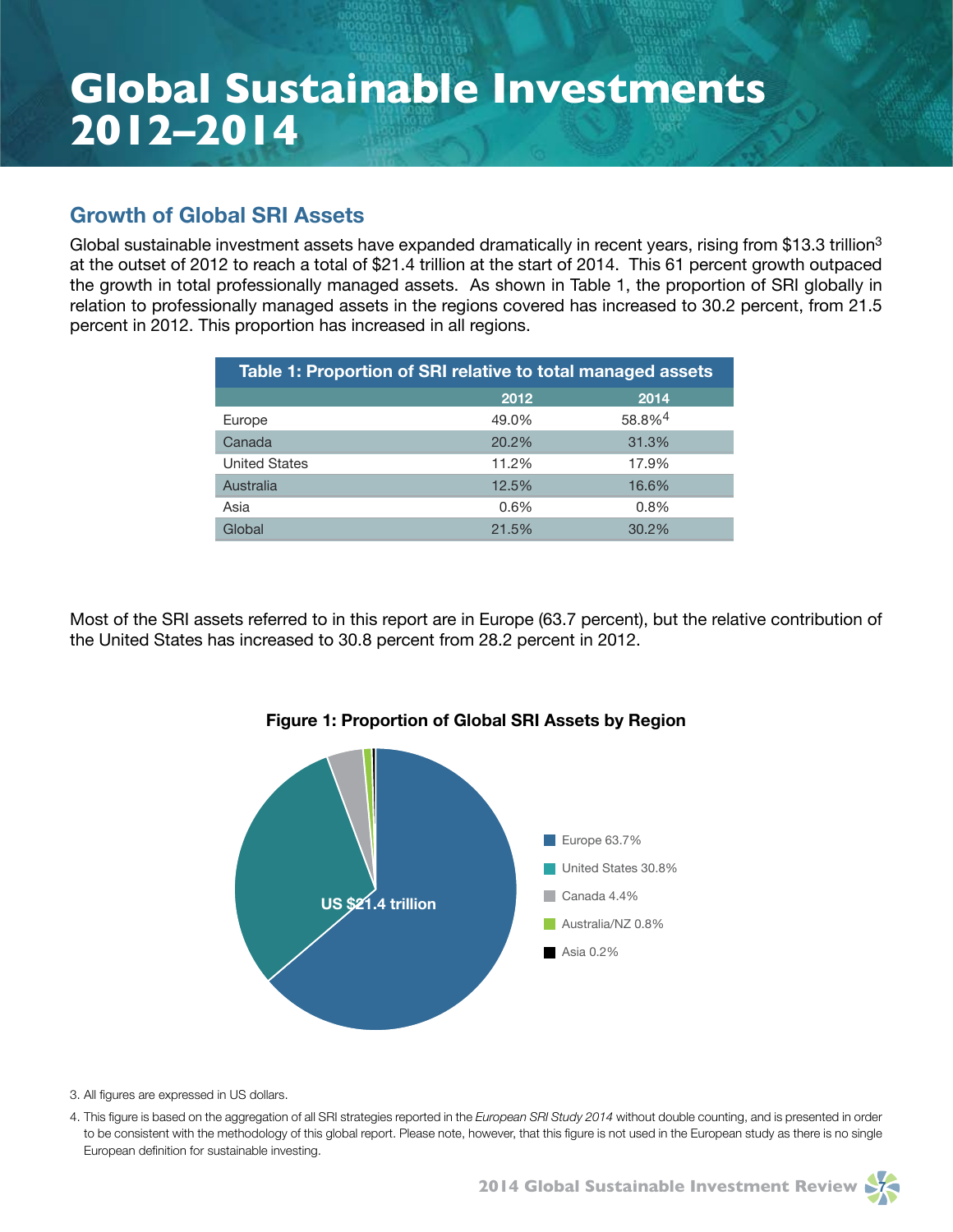Over this two-year period, the fastest growing region has been the United States, followed by Canada and Europe. These three regions are also the largest regions in terms of assets, accounting for 99 percent of global SRI.

| Table 2: Growth of SRI Assets by Region 2012-2014 |          |          |               |  |
|---------------------------------------------------|----------|----------|---------------|--|
|                                                   | 2012     | 2014     | <b>Growth</b> |  |
| Europe                                            | \$8,758  | \$13,608 | 55%           |  |
| <b>United States</b>                              | \$3,740  | \$6,572  | 76%           |  |
| Canada                                            | \$589    | \$945    | 60%           |  |
| Australia/NZ                                      | \$134    | \$180    | 34%           |  |
| Asia                                              | \$40     | \$53     | 32%           |  |
| <b>Total</b>                                      | \$13,261 | \$21,358 | 61%           |  |

Note: Asset values are expressed in billions.

#### **Sustainable Investment Strategies**

The largest sustainable investment strategy globally is negative screening/exclusions (\$14.4 trillion), followed by ESG integration (\$12.9 trillion) and corporate engagement/shareholder action (\$7.0 trillion). Negative screening is the largest strategy in Europe, while ESG integration now dominates in the United States, Australia/New Zealand and Asia.



**Figure 2: SRI Assets by Strategy and Region** 

#### **Growth of SRI Strategies**

Most of the SRI strategies experienced strong growth in the period 2012 to 2014. The fastest growing strategies were sustainability-themed investing (136 percent growth) and ESG integration (117 percent). The biggest contributors to ESG integration growth (in percentage terms) were the United States and Europe<sup>5</sup>; for sustainability-themed investing the fastest growing regions were Canada and Australia/New Zealand.

Also growing well are norms-based screening (82 percent), exclusions (74 percent) and corporate engagement/shareholder action (54 percent). For norms-based screening, traditionally a strategy confined to Europe, much of the growth originates in Canada, although Europe still has most of the assets in this strategy.

<sup>5.</sup> Note that in Europe, exclusions mandated by legislation are not counted. If these were included the figure would be higher. However, the European figure includes "exclusions overlays," i.e. situations where a minimum of one exclusionary criterion is deployed on a wide range of assets within a firm (typically controversial weapons or tobacco). See the European section for more information.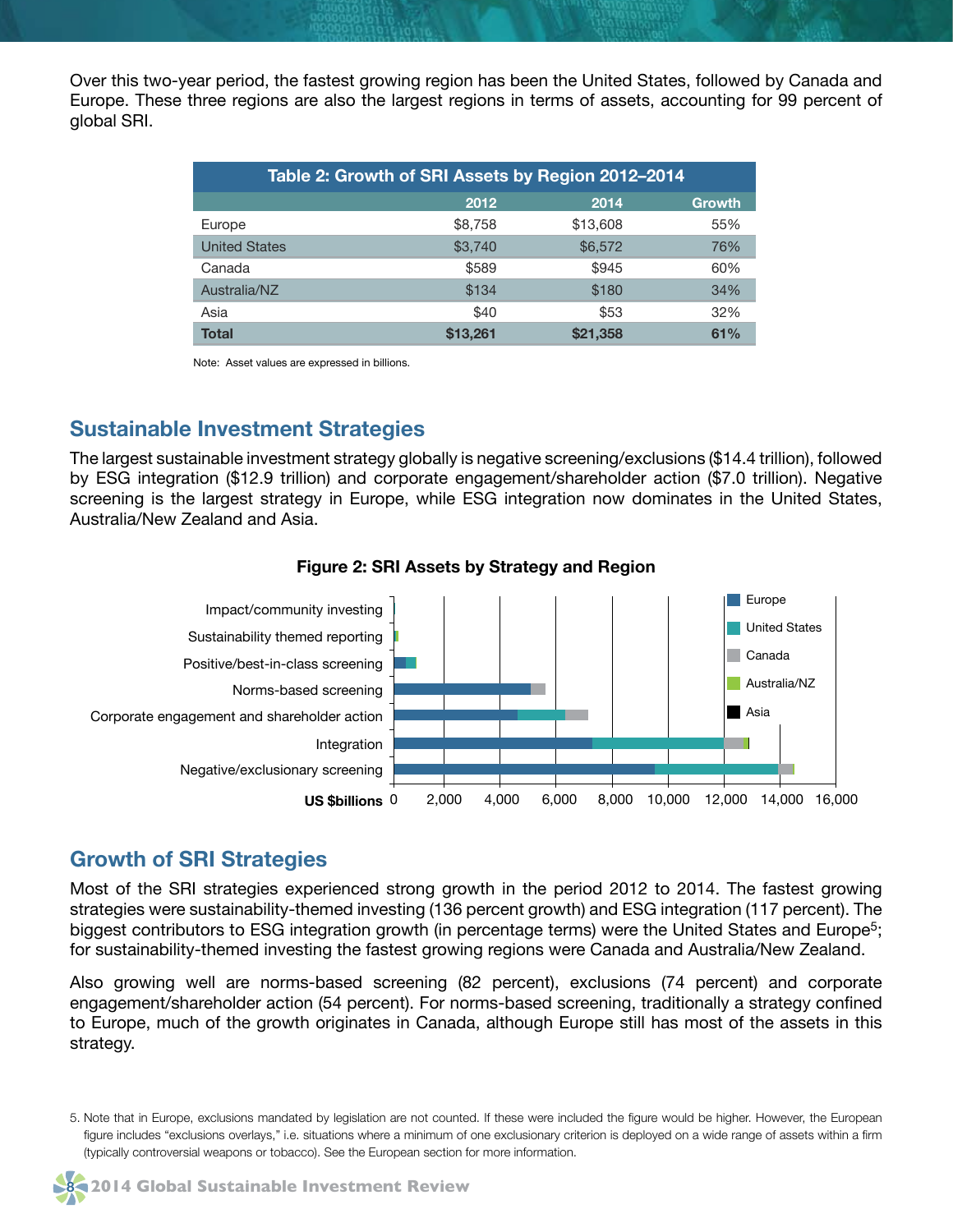



One strategy that has shown no growth in terms of assets since 2012 is positive/best-in-class screening (-1 percent). A partial explanation may be methodological changes in the way assets using positive screening were estimated in the United States.<sup>6</sup>

| Table 3: Growth of Strategies 2012-2014     |         |          |               |  |  |
|---------------------------------------------|---------|----------|---------------|--|--|
|                                             | 2012    | 2014     | <b>Growth</b> |  |  |
| Norms-based screening                       | \$3,038 | \$5,534  | 82%           |  |  |
| Negative/exclusionary screening             | \$8,280 | \$14,390 | 74%           |  |  |
| Positive/best-in-class screening            | \$999   | \$992    | $-1\%$        |  |  |
| <b>ESG</b> integration                      | \$5,935 | \$12,854 | 117%          |  |  |
| Sustainability-themed investing             | \$70    | \$166    | 136%          |  |  |
| Impact/community investing                  | \$86    | \$109    | 26%           |  |  |
| Corporate engagement and shareholder action | \$4,589 | \$7,045  | 54%           |  |  |

Note: Asset values are expressed in billions.

#### **Global Market Characteristics**

#### **Institutional and Retail Investors**

Investments managed by professional asset managers are often classified as retail or institutional. Retail assets are personal investments by individuals in professionally managed funds purchased in banks or through investment platforms. Institutional assets are the assets of large asset owners such as pension funds and insurers. It has been a feature of the SRI market in most of the regions that professional institutional investors dominate the market, but interest by retail investors in SRI is growing.

6. In 2012, US money managers and institutional investors were asked to comment on three ESG incorporation strategies: negative/exclusionary, ESG integration and positive/best-in-class. In 2014, they were given two more options to select: impact investing and sustainability-themed investing. Respondents citing the additional two strategies in 2014 may have selected positive/best-in-class in 2012.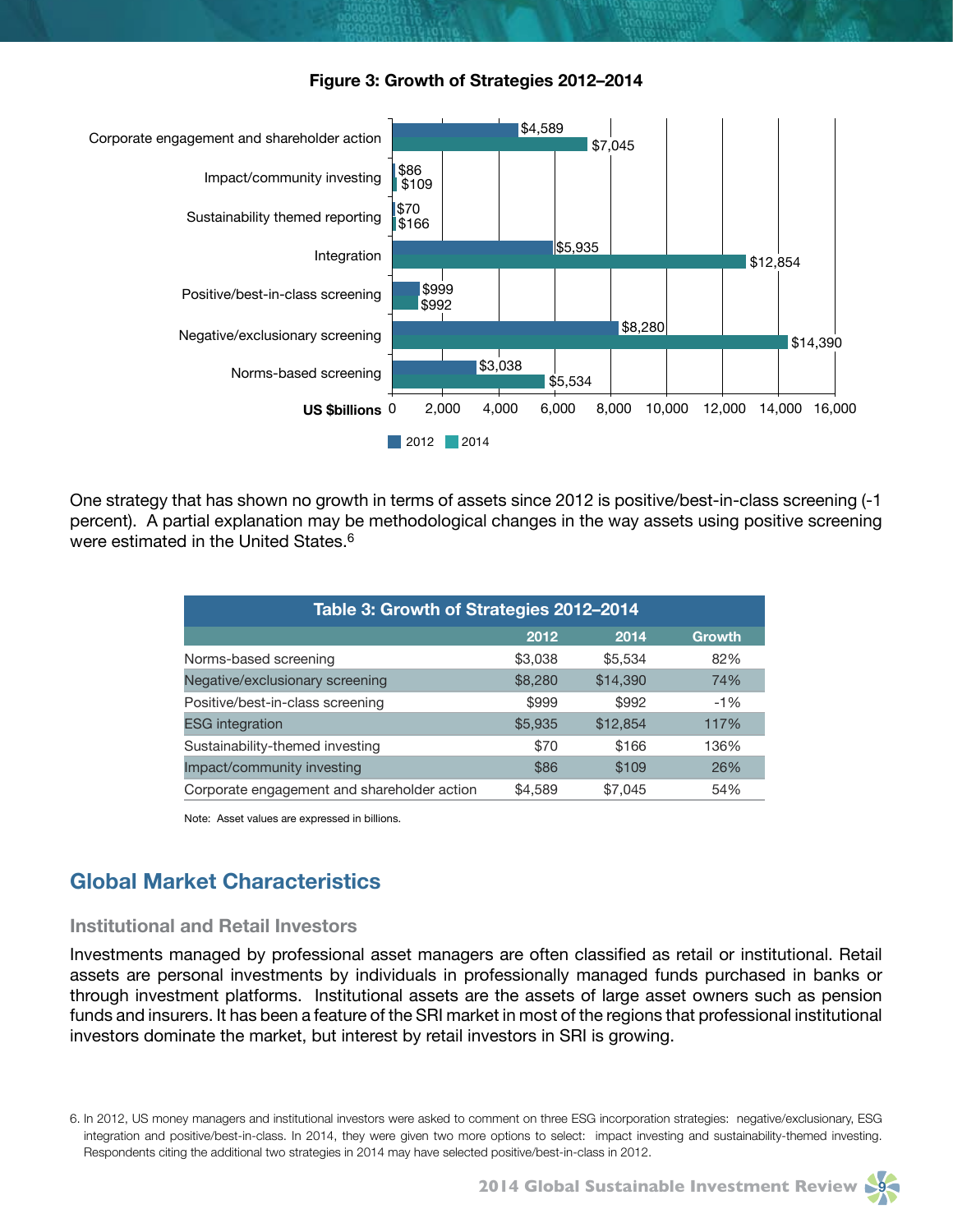Indeed, as shown in Figure 4, the relative proportion of retail SRI investments in Canada, Europe and the United States increased to 13.1 percent in 2014 from 10.7 percent in 2012 (this data was not collected in Australia/New Zealand and Asia).



#### **Figure 4: Institutional/Retail SRI Assets**

**Asset Allocation**

SRI asset allocation can vary greatly from market to market. In Canada and Europe, most of the assets are in equities (49.5 percent) and bonds (39.5 percent). The other regions did not collect data on asset allocation.



#### **Figure 5: SRI Asset Allocation in Canada and Europe**

**10 2014 Global Sustainable Investment Review**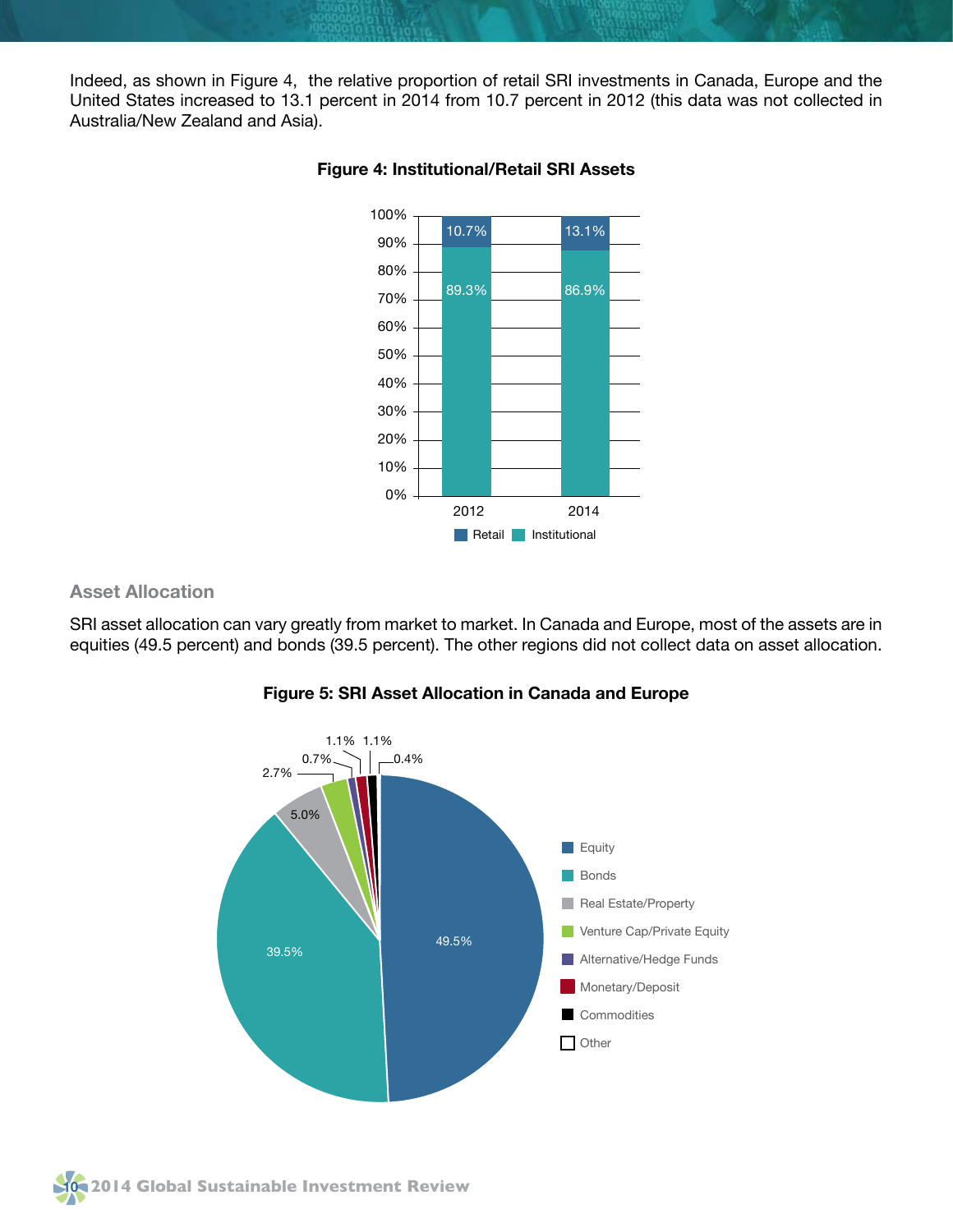#### **Regional Market Characteristics**

At the regional level there are significant differences in the SRI strategies investors choose to employ.<sup>7</sup> This has implications for the relative dominance of each region by strategy. For example, in Figure 6, Canada, Australia/New Zealand and Asia are more visible in sustainability-themed investing than their relative weights globally would suggest. (Canada, for instance, has 4.4 percent of global SRI assets, but 27.7 percent of global sustainability-themed assets.) For positive/best-in-class screening, the United States outperforms the other regions with 50.5 percent of global assets in this strategy compared to 30.8 percent of global SRI assets.



**Figure 6: Regional Share, by Asset Weight, in Global Use of SRI Strategies**

7. Note that in practice, asset managers often apply more than one strategy to their investment vehicles, such as exclusions with ESG Integration and/or engagement.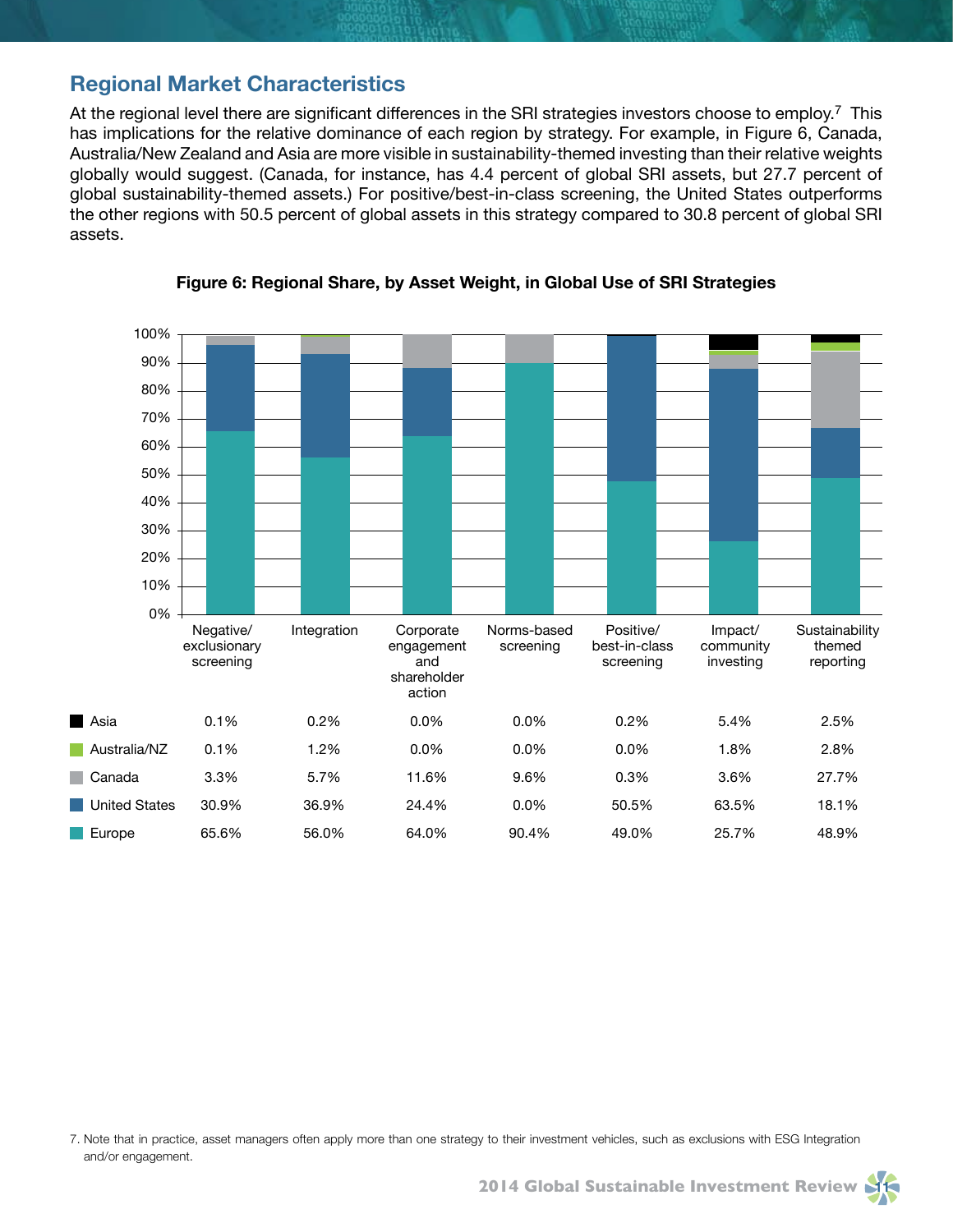## **Focus 1: Impact Investing**

Impact investing is a small but vibrant segment of the broader sustainable and responsible investing universe in all the markets reviewed by GSIA. GSIA defines impact investing as targeted investments, typically made in private markets, aimed at solving social or environmental problems. Community investing, whereby capital is specifically directed to traditionally underserved individuals or communities, is included in this category, as is finance that is provided to businesses with an explicit social or environmental purpose. The definitions of impact investing are still evolving, leading to certain discrepancies in the regional classifications. For example, community banking deposits and development finance are included in some regions, whereas in Europe only investment assets are counted.



#### **Figure 7: Impact Investing by Region**

#### **Europe**

Impact investing varies across European markets. The mix of public and private capital is affected by local history and sensitivities, as well as by how the local social and financial systems are structured.

The European impact investing market—defined here as the investments made by professional or private investors in social enterprises—has grown 146 percent since 2012, when Eurosif first started to measure the market, to reach about \$28 billion at the beginning of 2014.

Over half of these impact investments by European asset owners and asset managers—about 55 percent were in microfinance. The rest includes community investing, social business investment, as well as thematic investments, especially with environmental or renewable energy themes, and development finance.

When breaking down this European figure by market, the Netherlands and Switzerland stand out as leading markets, followed by the UK, France, Italy, Germany and Sweden.

Despite the impressive recent growth in impact investing, it remains a peripheral strategy within European SRI that has not yet realized its full potential. To secure further growth, policy-makers, both at EU level and nationally, as well as players along the investment chain (asset managers, intermediaries and distributors),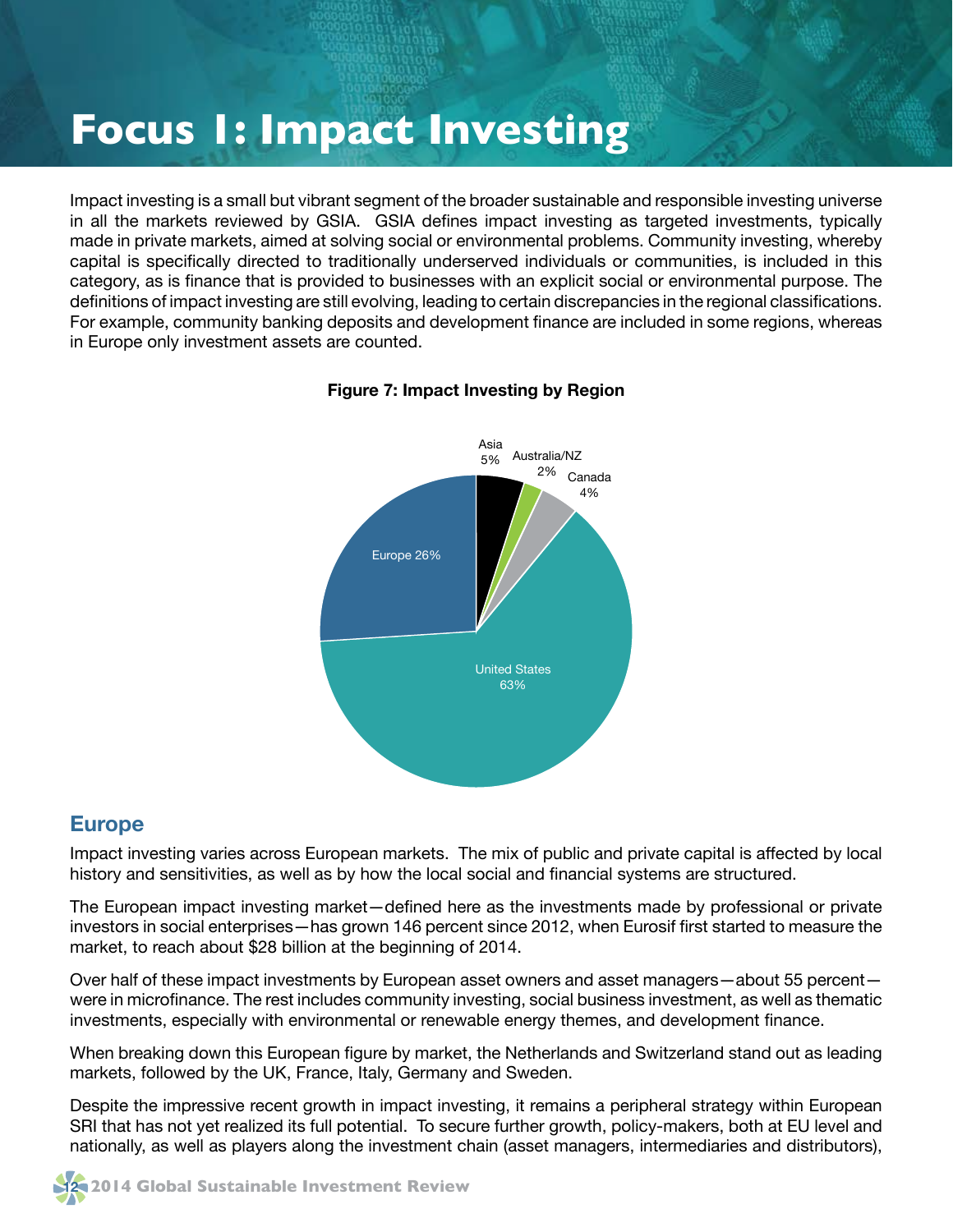need to continue to build a more conducive environment. Efforts around transparency and the refinement of impact measurement standards as well as financial innovation will be important success factors in that regard.

#### **United States**

For the 2014 survey, the US SIF Foundation asked participating institutions for the first time to specify the percentage of assets under management that they considered to be involved in strategies of impact investing. In response, 86 domestic asset managers and institutional investors identified themselves as using strategies of impact investing at the beginning of 2014, affecting \$36.8 billion in combined assets under management.

More than half—52 percent—were money managers, deploying \$29 billion in impact investing strategies. Philanthropic foundations were the most commonly identified asset-owning impact investors—18 percent of the sample—although faith-based investors reported a higher level of assets using impact investing strategies: \$1.3 billion versus \$795 million by foundations. Educational institutions, family offices, healthcare institutions, public funds and other nonprofit organizations were among the other kinds of institutional investors that identified themselves as using impact investing strategies in more limited ways.

Although the terminology of "impact investing" is relatively new, the practice is not. Numerous sustainable and responsible investors have long pursued social and environmental outcomes across asset classes by investing proactively in areas such as microfinance, sustainable community development, clean technology and other environmental solutions. Listed equity investors have pursued social and environmental impact, often by engaging with publicly traded companies in a variety of ways.

Indeed, most investors identified in the US SIF Foundation research engaged in impact investing alongside other strategies of ESG incorporation; only 36 percent described themselves as engaging exclusively in impact investing. Of the \$36.8 billion in impact investing assets, \$12.2 billion is managed by investors engaged exclusively in impact investing. The remaining \$24.6 billion is managed by investors that practice impact investing among other SRI strategies.

In addition, if the assets of specialized community development banks and credit unions attributed to retail investors' accounts are added to the equation, the total assets engaged in impact investing rises to \$69 billion in the United States.

#### **Canada**

Impact investment is practiced by a diverse range of organizations in Canada. Out of the total Canadian impact investment assets of \$3.9 billion at the start of 2014, Québec's "solidarity finance" sector comprises \$1.1 billion, or 28 percent. Development finance organizations, the next largest category, account for \$893 million, or 23 percent. This category primarily consists of Québec venture capital institutions but also some self-described development finance funds. Credit unions are the third largest player, with assets totalling \$653 million.

The vast majority of Canadian impact investments—94 percent—are made directly into companies, as opposed to indirect investments via funds.

Canadian impact investment capital is placed across numerous sectors. The top sector is the nonprofit/ social enterprise sector, which receives 43 percent of all Canadian impact investment assets. This number is particularly large due to Québec's robust and established social economy. Québec's solidarity finance sector is "made up of those institutions that invest exclusively in cooperatives, non-profit organizations and associations that have socioeconomic objectives."

The second largest sector receiving impact investment capital is the Aboriginal business sector, receiving 15 percent of impact investment assets. Organizations allocating capital to this category include Aboriginal Financial Institutions, credit unions and development finance funds. Community development is the third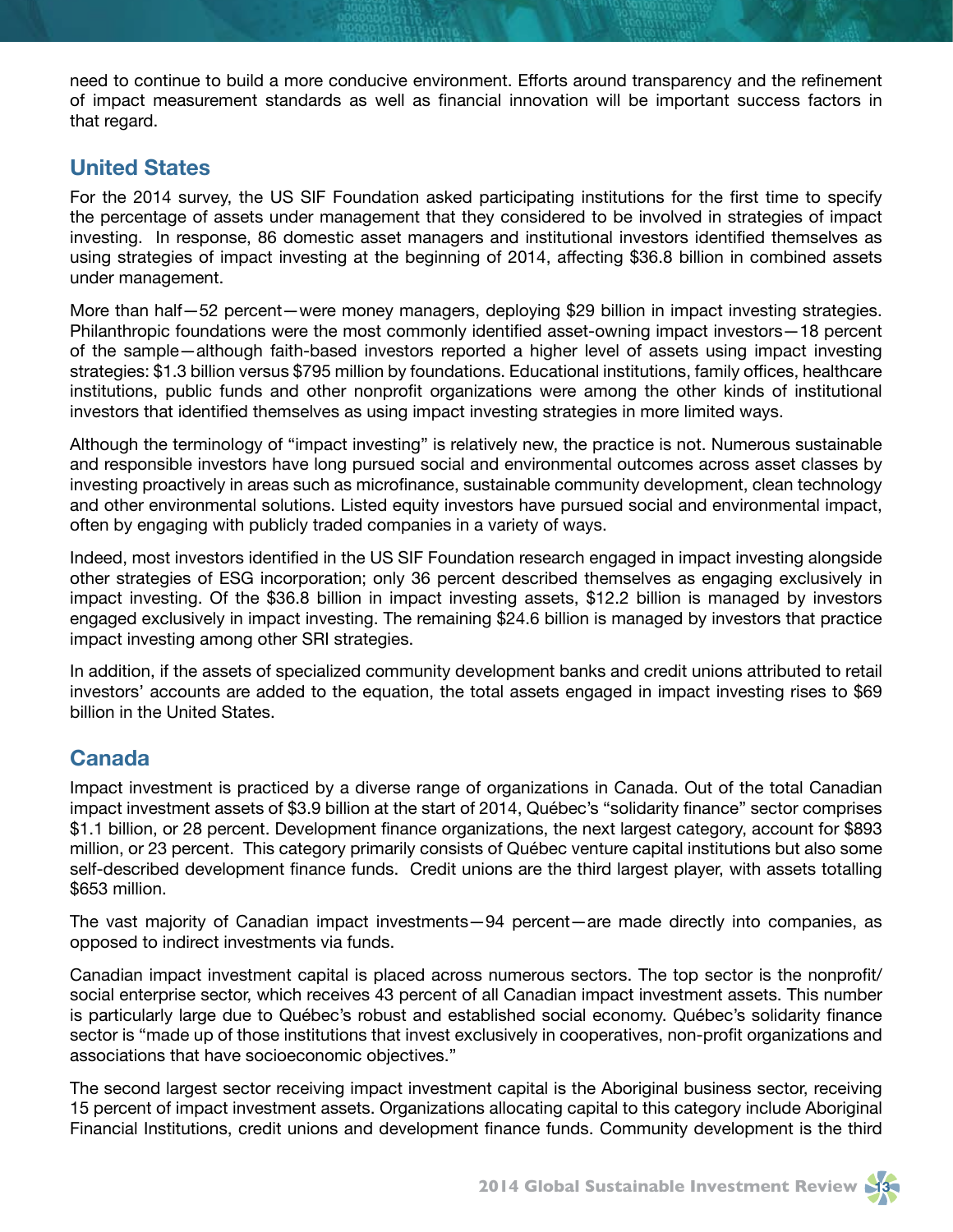largest sector, receiving 12 percent of impact investment capital. Community development includes community-focused debt and equity financing for local initiatives, small business and traditionally underserved social groups.

Canadian impact investments are almost equally split between private debt and private equity/venture capital asset classes. Whereas 48 percent of impact investment assets are private debt, 47 percent are private equity or venture capital.

RIA Canada asked its survey respondents to identify their motivations, or their clients', for choosing to invest for social or environmental impact. The top motivation was to contribute to local community. The next three most important motivations cited were sustainable development, personal values and financial opportunity.

#### **Australia and New Zealand**

In Australia and New Zealand, impact investing has gained steady momentum with interest moving from private wealth markets into institutional markets. Driving this increased interest was the first issuances of social benefit bonds in 2013 directing private capital towards the delivery of social services for social and financial returns. The depth of the market continues to increase and mature, albeit from a low level.

In the period from 2012 to 2014, assets increased to \$2.0 billion from \$1.1 billion. This approach includes assets dedicated to financing community investment, loan portfolios dedicated to community benefit or microfinance, and impact investing funds. A wide range of organizations are active in the space, ranging from the large banks (Westpac, Commonwealth Bank), to smaller community focused banks (Bendigo Bank and Bankmecu), specialist community finance organisations (Foresters Community Finance and Community Sector Banking), and managers of social impact funds and bonds (Social Ventures Australia, Social Enterprise Finance Australia and Impact Investment Group).

#### **Asia**

Significant potential for impact investing growth resides in Asia, with investors showing increasing concern for environmental, health and social challenges in the region. Some investors are becoming more strategic in incorporating impact investing into their investment portfolios, and the Rockefeller Foundation forecasts that Asia, especially Southeast Asia, will be the next hub for impact investing. Note that the figures for Asia (\$5.9 billion) in this section only cover data from Japan, because consistent data on impact investing is not yet available in other countries in Asia.

ASrIA's survey of market participants indicates that the main motivation in Asia for engaging in impact investing is because it is seen as a financial opportunity. Other important motivations include fiduciary duty/ mandate and contribution to community and sustainable development. In many cases, it builds on the entrepreneurial tradition of creating value within communities and the understanding that return on investment may include environmental or social returns.

Impact investments are likely to grow as investment infrastructure and access to suitable investment opportunities improve, but this may require concerted effort by market participants, regulators and policymakers. Investor education and awareness-raising is also important in Asia, and platforms to elevate the transparency and accountability of impact investments over their investment cycle are essential. More specifically, in Hong Kong an increased interest in impact investing appears to be driven by the emergence and influence of social enterprises. While currently there is no legal framework on social entrepreneurship, many social enterprises have been raising capital through equity investments, private debt or hybrid instruments and venture philanthropy. Some obstacles still remain, such as the absence of a platform for investor-project matchmaking, limited information sharing and cross-sector learning, as well as incoherent policies and guidelines. However, initiatives such as the Social Innovation and Entrepreneurship Development Fund (SIE Fund)—set up in 2012 by the Hong Kong government—are aimed at helping to overcome some of these challenges.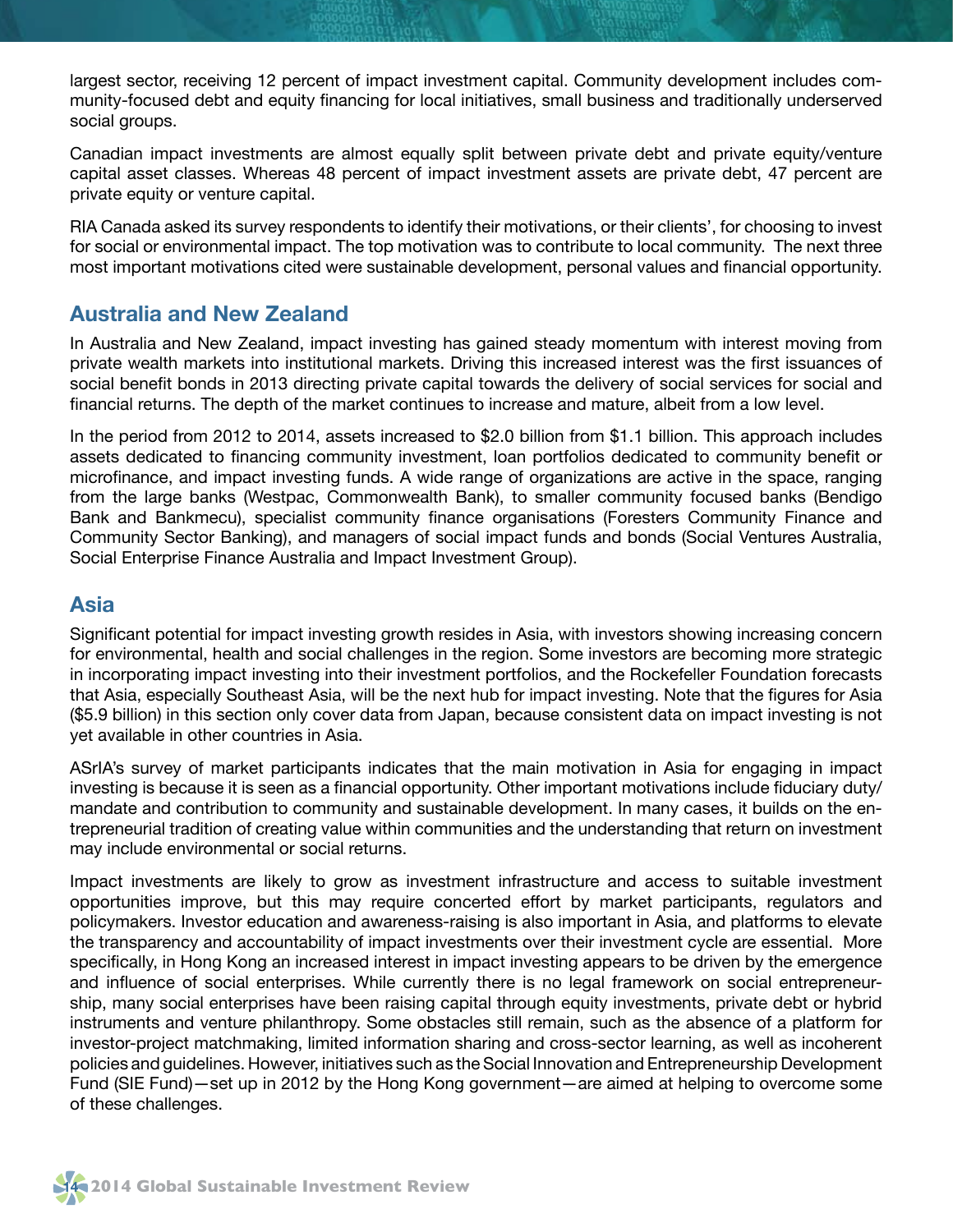In India, impact investing is expected to have an increasing influence on the overall sustainable investment landscape. For example, Intellecap (an India based advisory firm focused on social enterprises) estimated that \$1.6 billion of capital has been invested in more than 220 impact enterprises across the country. At present, the majority of capital is sourced from outside the country. However, local institutional and high net worth investors are increasingly interested in impact investing as a defined investment strategy.

Japan is the most mature of the Asian markets on impact investing, which explains the availability of data for the country. The impact investment bonds market is very active: to date, 81 bonds totalling \$9.3 billion have been issued, of which \$5.6 billion remains outstanding. Approximately half of these bonds—41—were for ventures addressing climate change, with the remainder focusing on vaccines, poverty, water issues and other impact themes. In addition, community investing is becoming popular among Japan's 23 not-for-profit banks, as well as among micro investing funds and microfinance institutions. Crowd-funding is attracting a great deal of attention as a new method of fundraising, and over 50 platforms have been created.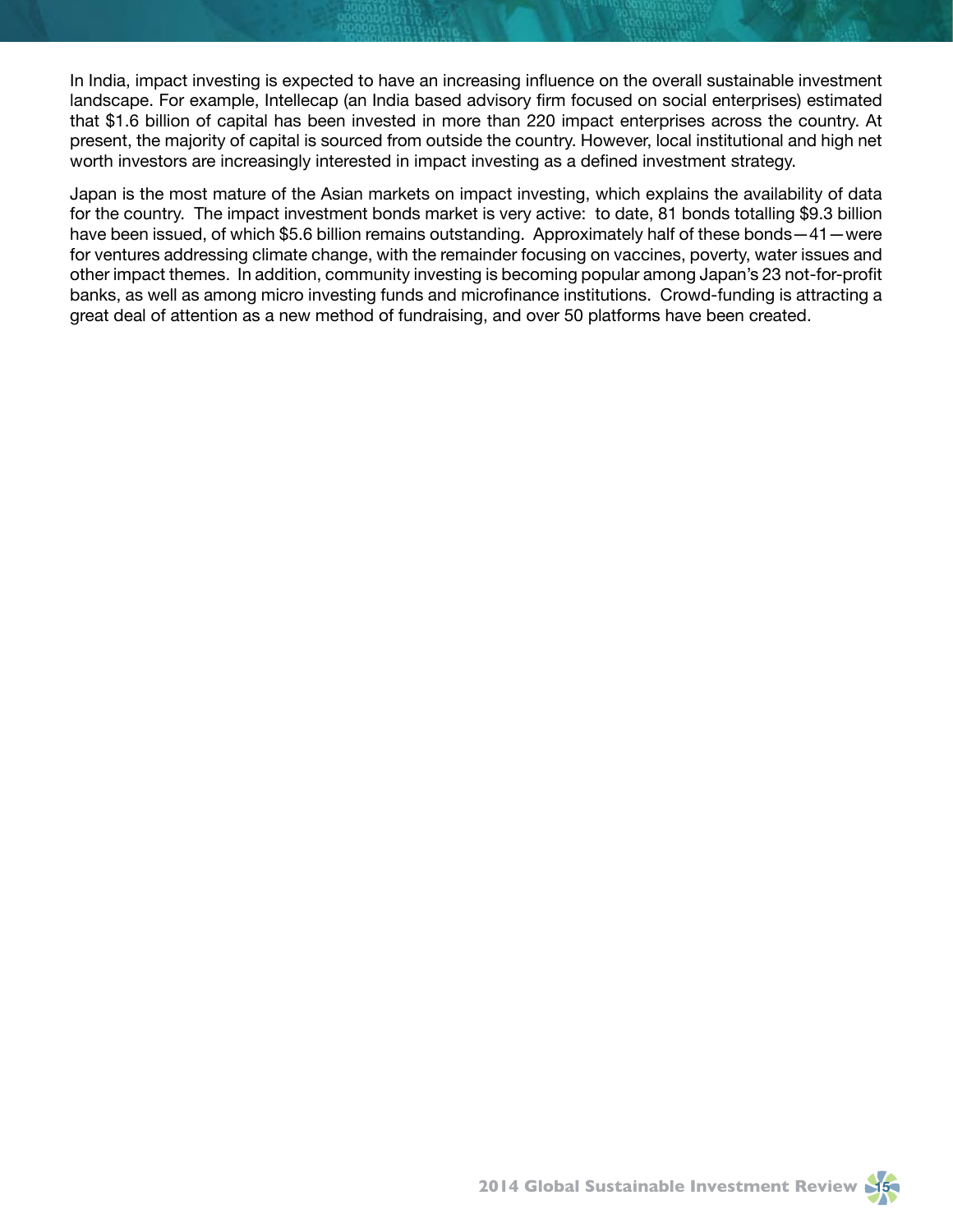## **Regional Highlights**

#### **Europe**

In Europe, all surveyed sustainable and responsible investment strategies are continuing to grow, in aggregate, at a faster rate than the broad European asset management market. From the beginning of 2012 to the start of 2014, assets committed to sustainability-themed investments grew 30 percent in US dollar terms, and assets to which exclusionary screens were applied grew 90 percent. Impact investing is the fastest growing strategy, registering 146 percent growth over the period. For context, over the same period, the overall European asset management industry has grown by an estimated 22 percent in euro terms.

Exclusionary screens now represent the largest and most consistently used SRI strategy across Europe and have thus gone "mainstream." Exclusions cover about 41 percent of European total professionally managed assets, with voluntary exclusion policies that single out cluster munitions and anti-personnel landmines affecting about 23 percent (\$5.5 trillion) of the overall European investment market.

Other strategies like norms-based screening or engagement and voting also exhibit impressive adoption rates (65 percent and 79 percent growth, respectively) and assets but are not deployed as consistently as exclusions across countries. The progress of engagement and voting in non-traditional markets such as Italy (193 percent growth in euro terms over 2012-2014), Germany (48 percent), Belgium (94 percent), Scandinavia and Switzerland signals changes in attitudes toward stewardship among European investors.

Assets subject to ESG integration have grown 74 percent since the start of 2012, making this strategy one of the fastest growing. ESG integration practices in Europe fall into two broad categories:

- "non-systematic ESG integration," in which ESG analysis is made available to mainstream analysts and fund managers but no formalized process exists.
- explicit and systematic ESG integration, whereby investors systematically consider or include ESG analysis when rating or valuing investments, either voluntarily or under mandates.

Systematic ESG integration covers about 40 percent of all forms of integration in the countries where data is available, and is estimated to cover at least 11 percent (\$2.7 trillion) of all European professionally managed assets.

The most prevalent perceived market driver for the near future remains institutional demand. Institutional investors such as pension funds continue to drive the market with an even higher market share than in 2012. However, several national and European legislative developments will also support future growth. For instance, the revision of the European Shareholder Rights Directive has the potential to foster engagement and voting practices.

#### **United States**

In 2014, sustainable investing—after accounting for a fairly consistent 10-12 percent share of the overall market of professionally managed assets in the United States for the past decade—took a significant leap forward. The US SIF Foundation's 2014 report documented:

- \$6.20 trillion in US-domiciled assets as of January 1, 2014, held by 480 institutional investors, 308 money managers and 880 community investment institutions that apply ESG criteria in their investment analysis and portfolio selection, and
- \$1.72 trillion in US-domiciled assets at the start of 2014 held by 202 institutional investors or money managers that filed shareholder resolutions on ESG issues from 2012 through 2014.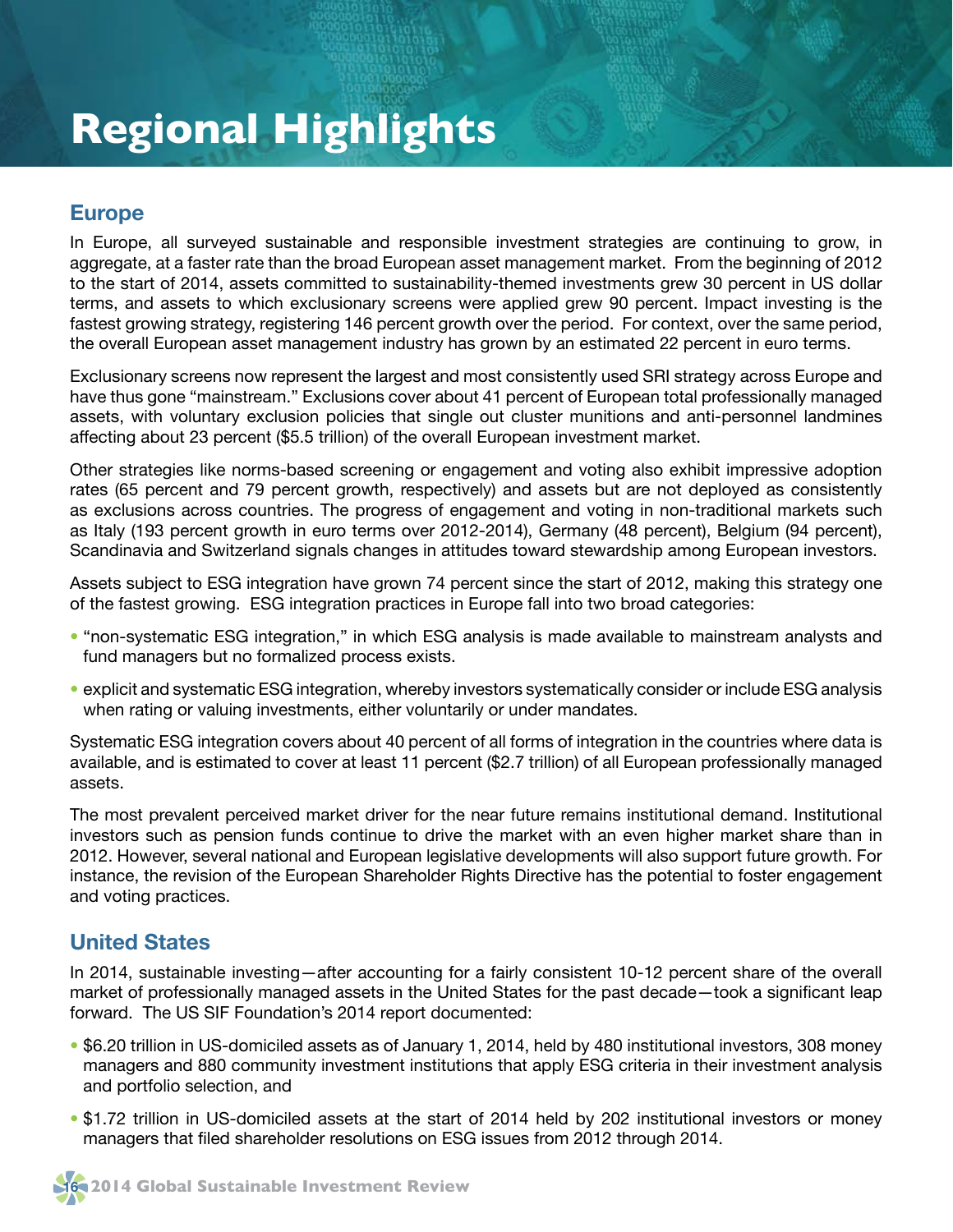After eliminating double-counting for assets involved in both strategies (or held by money managers on behalf of institutional investors), total US SRI assets were \$6.57 trillion—a 76-percent increase over the \$3.74 trillion identified in sustainable investing strategies at the outset of 2012.

As a result, nearly 18 percent of all investment assets under professional management in the United States were held by individuals, institutions or money managers that consider ESG issues in selecting investments across a range of asset classes, or file shareholder resolutions on ESG issues at publicly traded companies.

This growth is largely driven by demand from a range of retail and institutional actors. Indeed, of the 119 money managers who responded to a question on why they offer ESG or SRI products, the top factor cited by 80 percent—was client demand. More than 70 percent of the money managers responding to this question also said they considered ESG factors in order to fulfill their mission (or their clients'), to improve returns and to manage risk.

Of the money managers that responded to an information request about their ESG incorporation strategies, more than half reported that they use negative screening within their funds. Others reported using strategies of positive screening, impact investing and sustainability-themed investing. Yet the incorporation strategy that affected the highest number of assets, \$4.74 trillion, was ESG integration.

Numerous money managers have introduced funds that consider various ESG factors or begun incorporating ESG criteria in existing products. From 2012 to 2014, for example:

- the number of mutual funds considering ESG factors grew from 333 with \$641 billion in assets, to 456 with \$1.92 trillion in assets,
- the private equity and other alternative investment funds considering ESG factors grew from 301 with \$132 billion in assets, to 336 with \$224 billion in assets,
- the investment vehicles that consider climate change and carbon-related issues grew from 280 with \$134 billion in assets, to 325 vehicles with \$276 billion in assets, and
- the investment vehicles restricting holdings in weapons manufacturers grew from 248 with \$156 billion in assets, to 291 with \$590 billion in assets as investors responded to the horror of the December 2012 elementary school shooting in Newtown, Connecticut.

In addition, from 2012 through 2014, more than 200 money managers and institutional investors, representing \$1.7 trillion in assets, filed hundreds of resolutions at portfolio companies on a range of environmental, social and governance issues. Through these efforts, investors have persuaded hundreds of companies to exercise better oversight of their political spending and lobbying, to disclose and reduce their greenhouse gas emissions and strengthen their fair employment policies.

#### **Canada**

Canada's sustainable investment market is experiencing rapid growth. According to survey data from the Responsible Investment Association Canada, at the outset of 2014, assets in Canada using one or more responsible investing strategies totalled more than \$945 billion, up from \$589 billion two years earlier, a 60 percent increase. RIA Canada uses "responsible investing" to describe investment approaches that consider ESG factors.

The industry's significant growth can be attributed to at least three factors. First, Canada's large pension funds under SRI guidelines grew by \$246 billion to a total of \$768 billion, which comprises 81.2 percent of Canadian SRI assets under management.

Second, there have been many new entrants to the industry, particularly among investment managers. Whereas only 24 investment management firms reported Canadian sustainable investing assets at the start of 2012, there are now 41. In a similar trend, whereas there were only 12 Canadian investment manager signatories to the UN-supported Principles for Responsible Investment (PRI) at the start of 2012, there are

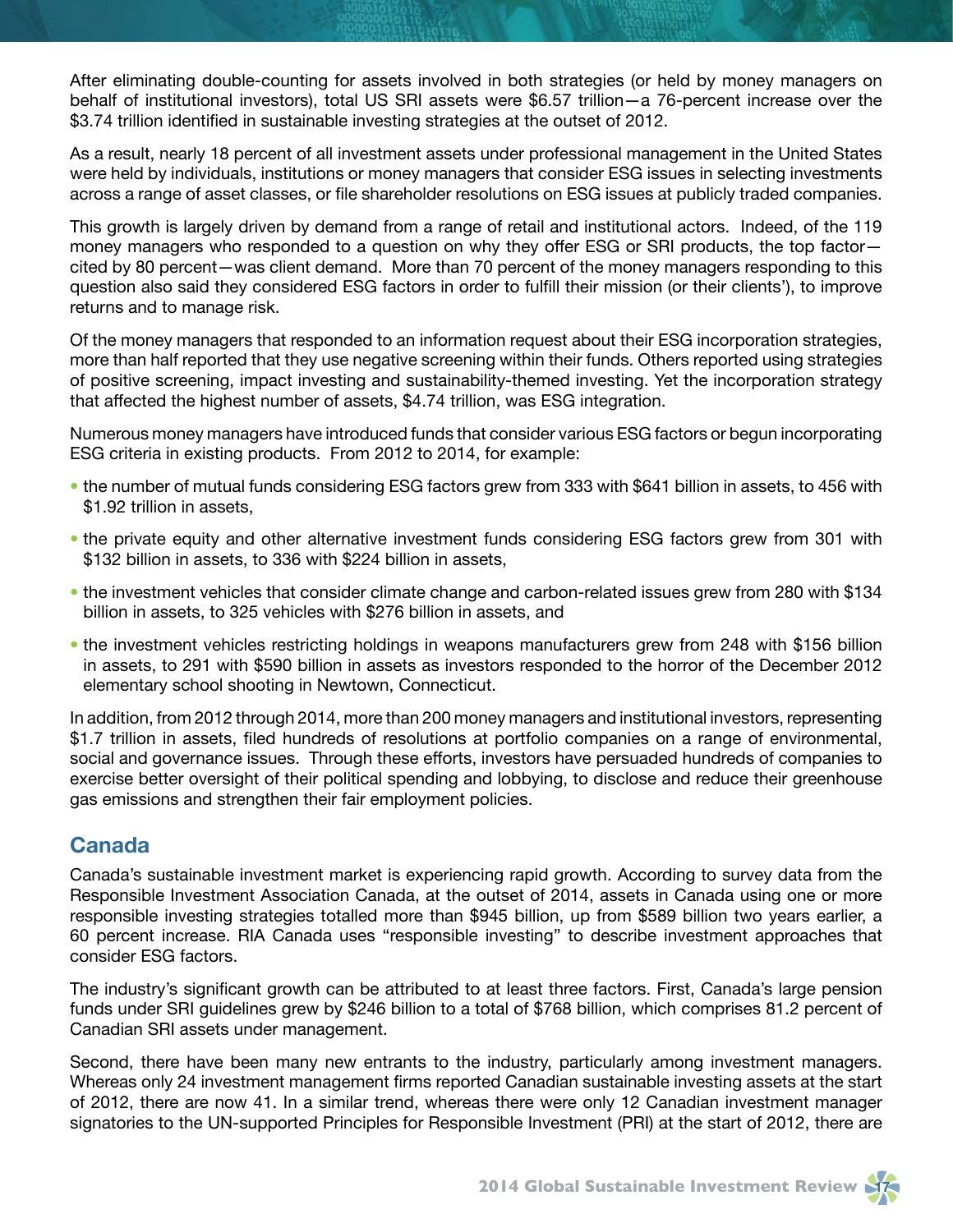now 29. Investment management firms now account for \$179 billion in SRI assets. Canadian investment managers are increasingly aware of ESG risks, and they are taking steps to manage those risks by integrating ESG factors into the investment decision-making process.

Third, qualitative factors including personal values, increased awareness of ESG risks, and generational transfer of wealth are playing an important role in the growth of sustainable investing in Canada, particularly on the retail side. Total retail assets now stand at \$58 billion. Retail SRI funds, which include mutual funds and retail venture capital funds, have grown from \$13 billion to \$16 billion, or 24 percent over the last two years.

Canadian investors and investment managers employ numerous sustainable investing strategies, but four strategies stand above the rest. The dominant strategy is corporate engagement and shareholder action, which is used in the management of 86.5 percent of Canadian responsible investing assets. The top three engagement issues in 2013 were executive compensation, human rights and greenhouse gas emissions. ESG integration is the second most prominent strategy, representing 77.5 percent of assets, while norms-based screening and negative screening represent 56.3 percent and 50.8 percent, respectively.

Impact investment is a small but important category of SRI. Canadian impact investment assets now stand at \$3.9 billion, a 26 percent reduction, in US dollar terms, since the beginning of 2012. Notably, RIA Canada's impact investment survey found that 87 percent of impact investors who target competitive returns either met or outperformed expectations in 2013.

#### **Australia and New Zealand**

Responsible investment assets managed by asset managers, super funds, banks and advisers in Australia and New Zealand have experienced strong growth and outperformed against their benchmarks.

In Australia, investments in core responsible investment—ethical, socially responsible, impact, community finance and sustainability-themed investments— grew by 30 percent in US dollar terms in a single year to reach just over \$22 billion in assets under management at the start of 2014. For the first time in a decade, their market share has grown, expanding from 1.6 percent of total assets under management at the start of 2012 to 2.3 percent in at year-end 2013, the best proxy available for retail client demand.

This growth is explained both by performance and inflows. On the performance front, when compared to benchmark indices and the average returns of mainstream funds, core responsible investment funds have outperformed across the majority of fund categories and time horizons:

- **CORE RESPONSIBLE INVESTMENT AUSTRALIAN EQUITIES FUNDS** have outperformed the ASX 300 index and the large cap Australian equities fund average over one, three, five and 10 years.
- **CORE RESPONSIBLE INVESTMENT INTERNATIONAL EQUITIES FUNDS** have outperformed the MSCI index and large cap international equities fund average over five and 10 years, but have underperformed over one and three years (despite stellar performances from some individual responsible funds).
- **CORE RESPONSIBLE MULTI-SECTOR GROWTH FUNDS** (i.e. balanced funds) have outperformed the mainstream fund average over one, five and 10 years, with slight underperformance over three years.

In New Zealand, responsibly managed assets now account for \$22 billion in assets, representing a very significant 40 percent of total assets under management.

In both countries combined, investment in broad responsible investment—those asset managers deeply integrating environmental, social and governance practices across their investments—have grown by 34 percent since the beginning of 2012 to reach \$180 billion in assets under management.

In sum, the sustainable investing industry in Australia and New Zealand is becoming more interesting and complex, with a plethora of responsible investment approaches in use. Increasingly, investors are using a combination of approaches—such as screening, ESG integration and sustainability-themed investing—to get the best investment outcomes.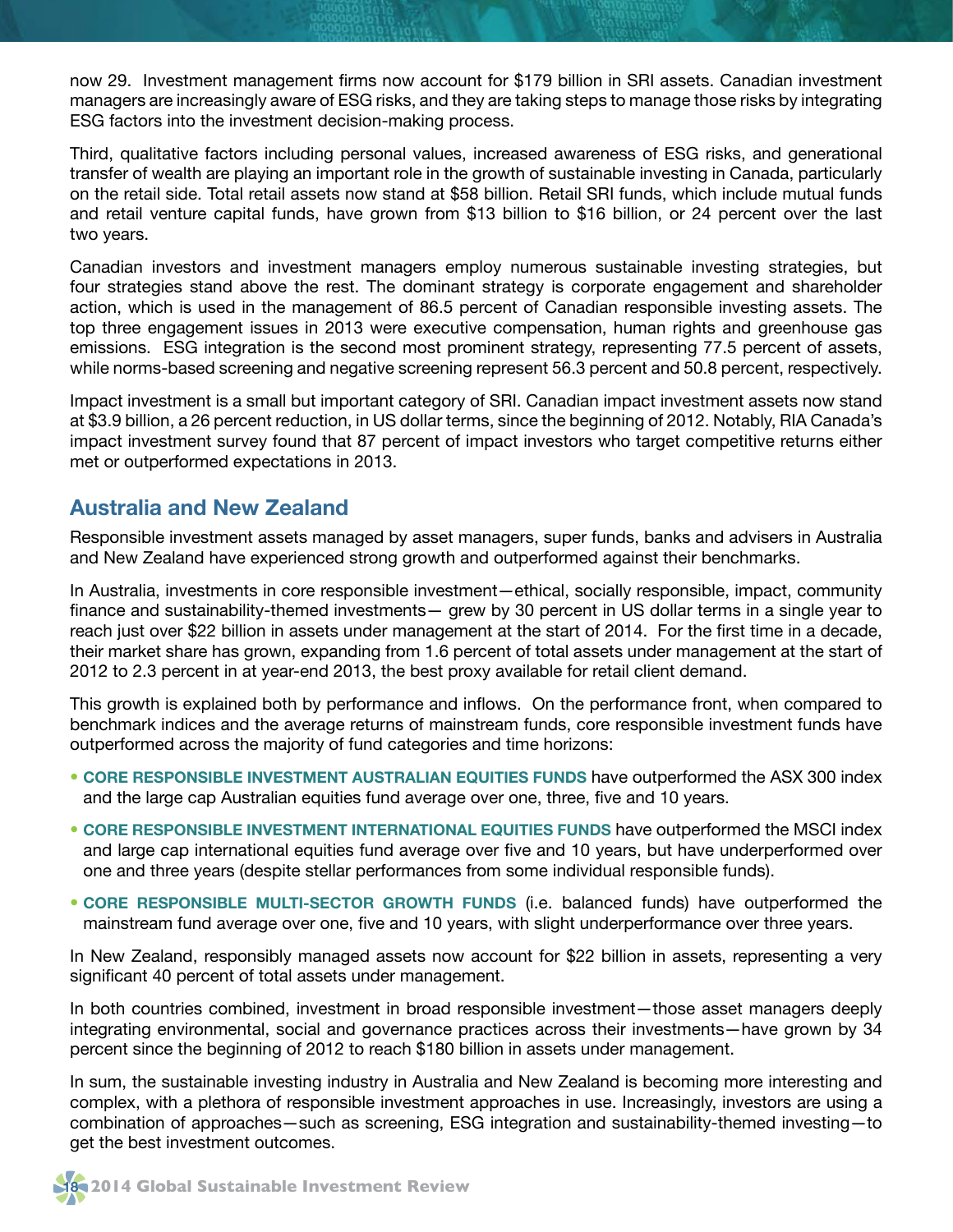#### **Asia9**

The overall market for sustainable investment in Asia is robust and growing, having increased to \$53 billion at the start of 2014 from \$40 billion at the start of 2012 in the 13 markets where data was collected (Bangladesh, China, Hong Kong, India, Indonesia, Japan, South Korea, Malaysia, Pakistan, Singapore, Taiwan, Thailand and Vietnam).

The largest Asian markets for sustainable investments, by asset size, are Malaysia, Hong Kong and South Korea. The fastest growing markets are Indonesia and Singapore.

Despite the growth trend elsewhere, Japan, historically the most mature market in the region, has seen a decline. Its overall sustainable investment assets—in both SRI funds and impact investing vehicles dropped from \$10.2 billion to \$8.0 billion. Despite the fact that the stock market rebounded in the two years to September 30, 2014, the net assets of SRI funds in Japan dropped from \$2.7 billion to \$2.1 billion. The number of SRI funds fell to 72 from a peak of 93 because several SRI funds reached maturity and no new funds were created.

The most commonly adopted sustainable investment strategies in Asia are ESG integration at \$23.4 billion (44 percent of sustainable investment assets) and exclusion/negative screening at \$16.6 billion (31 percent of sustainable investment assets). There are indications that significant assets also exist in impact investing; however, reliable data only exists for Japan, which alone stands at \$5.9 billion in this strategy.

The fastest growing strategy in Asia is exclusion/negative screening with 53 percent growth since the start of 2012, followed by ESG integration at 42 percent. Outside of Japan, sustainability-themed investing grew significantly, by 142 percent. However, due to a fall in such assets in Japan the overall Asian growth in this strategy was 24 percent.

Islamic funds are a major contributor to sustainable investment assets in the region, particularly in Malaysia, where the government has been actively supporting development of the Islamic funds market for a number of years, and in Indonesia.10

According to the survey conducted for ASrIA's *2014 Asia Sustainable Investment Review*, respondents consider climate change an important issue, and targeted investments to tackle environmental challenges and resource efficiency are growing in importance. This is also reflected in the increased availability of sustainability-themed funds and products. Nearly two-thirds of respondents—62 percent—indicate that climate risk will become more important in the next two years, and 74 percent say they intend to take natural capital risks and valuation into account on a case-by-case basis in the next two years.

The same survey shows that the main motivations for the use of sustainable investment strategies are fiduciary duty, financial opportunity and risk management rather than ethical or other concerns. And the sustainable investing strategy that most respondents—87 percent—view as having a positive risk-adjusted return is ESG integration.

In Japan, investors have signalled their interest in sustainability through the Principles for Financial Action for the 21st Century, which had 192 signatory financial institutions as of the end of October 2014. The aim of the principles is "to steer society toward sustainability by changing the flow of money to those activities which correspond to such sustainability goals." There is also growing interest in green real estate that meets LEED standards or Japan's own CASBEE standards.

A notable change in engagement in the last two years has been the involvement of municipal bodies, such as the Tokyo Metropolitan Government as a major shareholder of Tokyo Electric Power Company and Osaka City as a shareholder of Kansai Electric Power Company. Other institutional investors also are

<sup>9.</sup> This section uses data and information from two regional sources: ASrIA and Japan Sustainable Investment Forum (JSIF). Note that 2014 asset data for Japan used in this review is as of September 30.

<sup>10.</sup> Islamic funds are included on the basis that assets managed according to Sharia principles require additional screening to traditional asset management. In many instances, these funds have much in common with certain "ethical funds" (e.g., exclusion of alcohol as used by many other funds based on religious principles).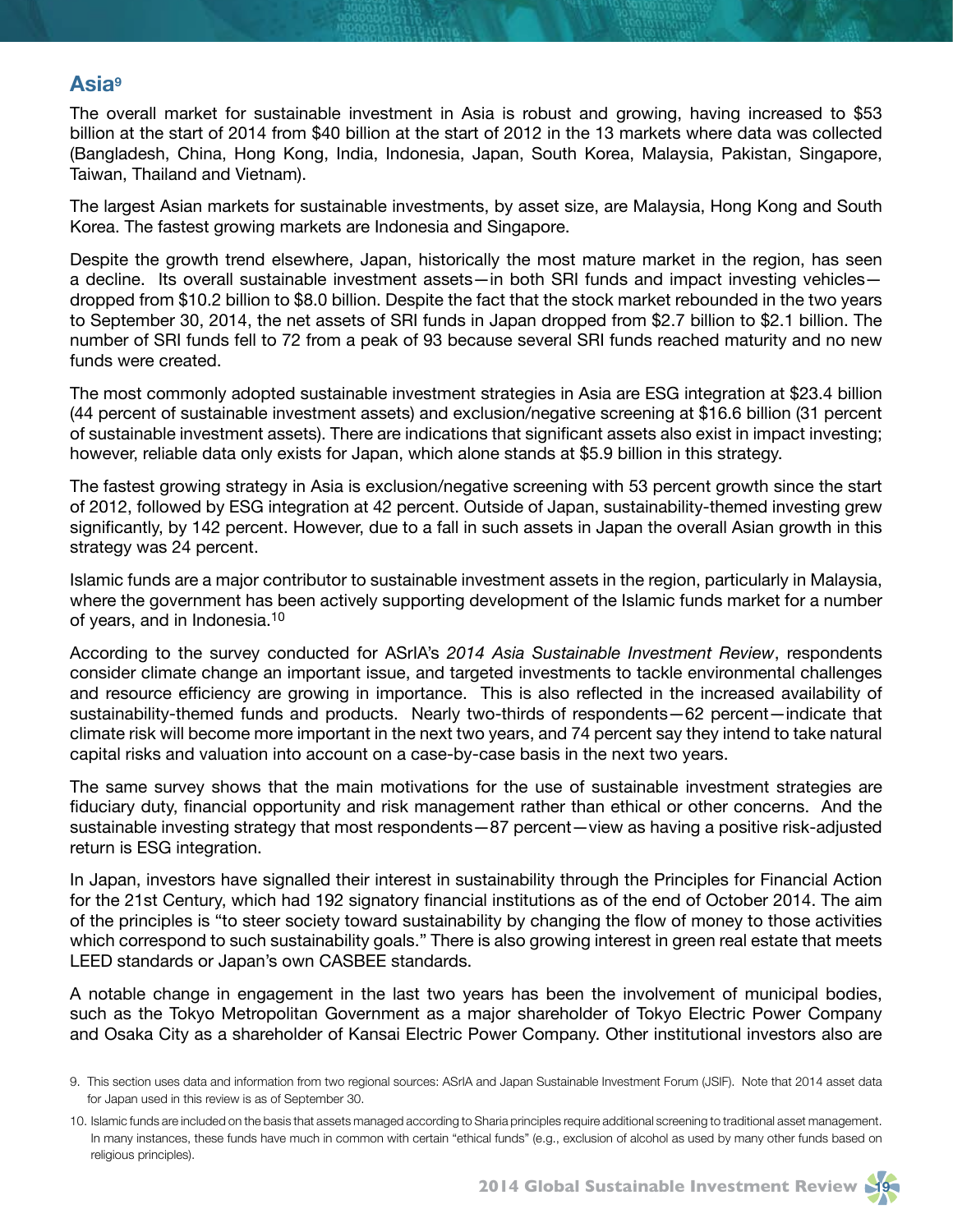increasingly pursuing engagement with companies. Almost none of this activity takes place publicly, but there is lively discussion of such issues as the problems of outside director and outside auditor independence as well as compensation and retirement benefits for officers. Companies are responding by appointing highly independent outside directors, and introducing performance-related compensation and abolishing retirement benefit systems for officers.

In Asia as a whole, new and emerging developments of note are the significant green financing initiatives introduced by a number of governments including China and Indonesia, the issuance of Asia's first green bonds from the ADB and KEXIM, and widespread developments on ESG-related disclosure policies.

Investors' growing concerns about sustainability issues, particularly relating to climate change, energy and resource scarcity, are expected to be an important driver for the development of the sustainable investment market in Asia in the coming two to three years.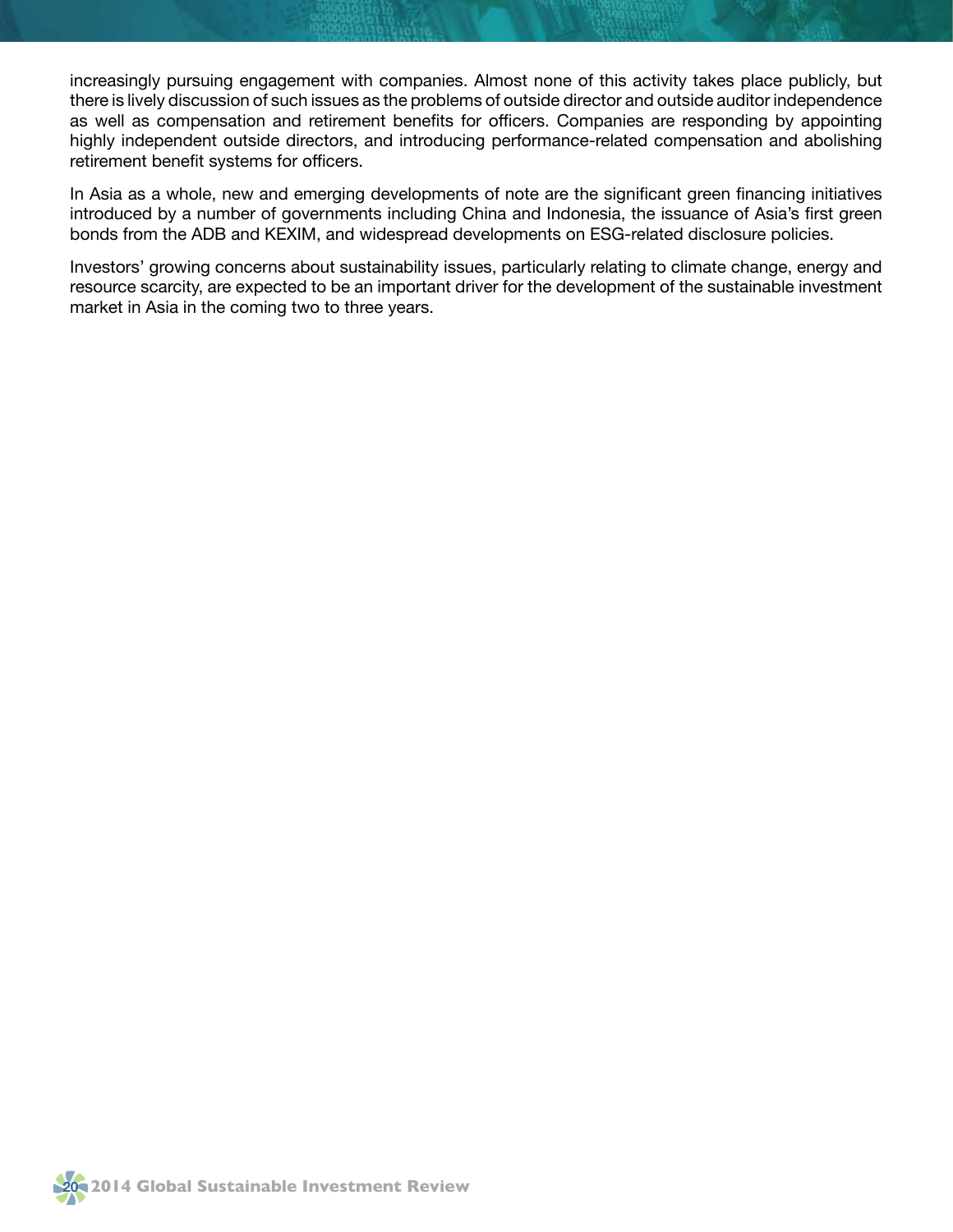## **Focus 2: Policy**

In many of the markets represented by GSIA, public policy and regulatory changes are pending that could increase the level of corporate disclosure on various environmental, social and governance factors and support shareholder engagement.

#### **Europe**

The European Union took major steps in 2014 toward requiring major European companies to report on ESG issues. EU bodies are also proposing and considering proposals to spur better engagement by investors and with a longer term view—in their portfolio companies.

**EU NON-FINANCIAL DISCLOSURE:** On April 15, 2014, the European Parliament voted overwhelmingly to approve a Directive requiring the disclosure of diversity and other ESG information by certain large listed European companies. Once approved by the Council (the body that represents the heads of state or government of the EU's member states) and passed into law, the Directive will represent an important milestone. It will be the first time that information related to environmental, social, employee, human rights, corruption and bribery matters is explicitly required to be disclosed in companies' management reports. The Directive is a clear improvement on legislation that is currently in place, as it expands the areas to be covered in the disclosure and implements a mandatory "comply or explain" approach.

The directive sends a clear signal to companies that information not historically considered financial can nonetheless be material to their performance and competitiveness at a time when a growing number of investors are taking ESG information into account in their investment decisions.

**EU SHAREHOLDER RIGHTS DIRECTIVE:** In April 2014, the European Commission published a proposal for the revision of the Shareholder Rights Directive (Directive 2007/36/EC). The proposal was one of the initiatives the Commission announced in the Action Plan it published in late 2012: *European company law and corporate governance—a modern legal framework for more engaged shareholders and sustainable companies*. It also relates to the Communication on Long-Term Financing of the European Economy (COM (2014) 168 final), published in March 2014.

The overarching objective of the proposal is to increase the level and quality of engagement of institutional investors and asset managers in investee companies in order to tackle corporate governance shortcomings and excessive short-termism. The Commission also hopes that improved investor engagement will improve the long-term competitiveness of European listed companies. According to the Commission, the recent financial crisis showed that in many cases, shareholders supported managers' excessive short-term risk taking. The Commission's services also note that the level of shareholder engagement and "monitoring" of investee companies is "sub-optimal."

As a result, the proposal includes a number of measures aimed at facilitating the exercise of shareholder rights and at enhancing those rights where appropriate. It also comes with additional transparency requirements along the investment chain.

The key specific measures included in the proposal are:

- Mandatory disclosure by institutional investors and asset managers on their voting and engagement and certain aspects of asset management arrangements, in particular around how they integrate long-term perspective and considerations into their investment policies;
- Disclosure of the remuneration policy and individual remunerations, combined with a shareholder vote (European "say on pay");

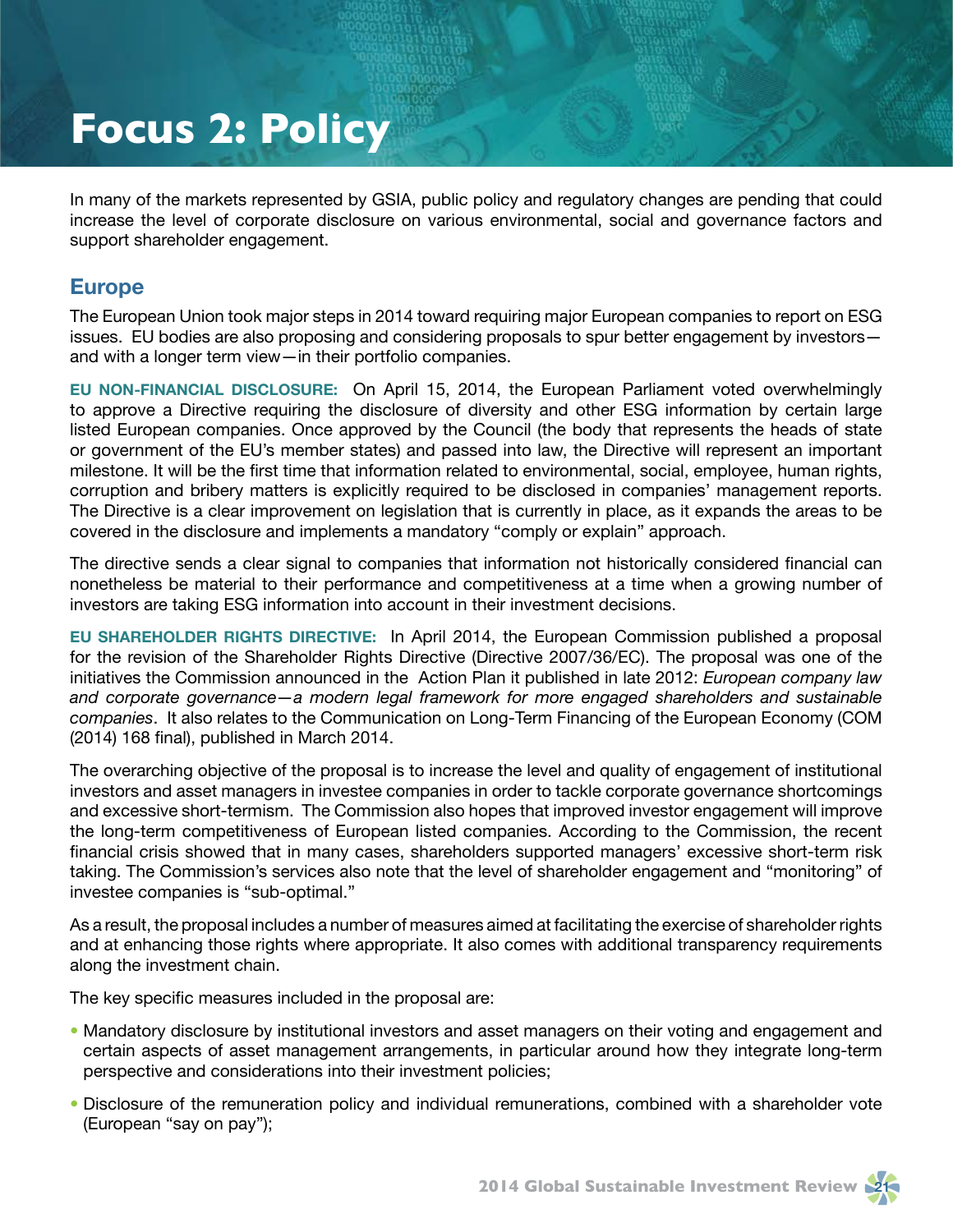- Additional transparency and an independent opinion on more important related party transactions and submission of the most substantial transactions to shareholder approval;
- Binding disclosure requirements on the methodology and conflicts of interests of proxy advisors;
- Creating a framework to allow listed companies to identify their shareholders and requiring intermediaries to rapidly transmit information related to shareholders and to facilitate the exercise of shareholder rights.

The proposal is being examined by the co-legislators (European Parliament and Council).

**COMMUNICATION ON LONG-TERM FINANCING OF THE EUROPEAN ECONOMY:** The Communication the European Commission published in March 2014 on long-term financing of the European economy follows on the Green Paper it published in Spring 2013. Its provisions include how to encourage investors to consider ESG issues and will likely feed into the work plan of the new Commission. It establishes a clear link with the work regarding Shareholder Rights.

#### **United States**

In the United States, advocates of responsible investing and corporate disclosure have pressed the US Securities and Exchange Commission (SEC) to fulfill its regulatory obligations under the Dodd-Frank financial reform law and to use its authority to require corporations to disclose their political spending.

**DODD-FRANK FINANCIAL REFORM LAW:** In 2010, shareholder advocates in the United States won an important victory when the Dodd-Frank Wall Street Reform and Consumer Protection Act was signed into law. It gave explicit authority to the SEC to implement a rule to allow shareholders, within certain parameters, to nominate directors to the boards of their portfolio companies and to have access to the company's proxy statement to make the case for their nominees. The law specified, too, that publicly traded companies must allow shareholders—at least once every three years—to hold an advisory vote on their executives' pay packages—an important tool shareholders have used to hold management more accountable.

However, four years after its passage, some of the provisions of the Dodd-Frank law that are of particular interest to sustainable and responsible investors have not been activated by implementing regulation. Although the SEC has the authority to draft a proxy access rule to enable shareholders to nominate board directors, its first attempt at drafting a rule was overturned after a court challenge by business groups, and it has not made a second attempt, dismaying investor advocates.

Investor advocates also continue to press the SEC to issue the regulations for two Dodd-Frank provisions that would require heightened disclosure from publicly traded companies.

- **PAY DISPARITY:** Dodd-Frank requires publicly traded companies to report the median of the annual total compensation of all employees, excluding the chief executive officer; the annual total compensation of the CEO; and the ratio of the median pay to the CEO's.
- **PAYMENTS BY EXTRACTIVE INDUSTRIES TO HOST GOVERNMENTS:** Dodd-Frank requires companies registered with the SEC to disclose the payments they make to foreign governments or the US government for the commercial development of oil, natural gas or minerals. The SEC's first attempt at rulemaking for this provision was stymied by a legal challenge from the American Petroleum Institute. A US federal court ruled that the SEC must revise the rule to provide discretion to companies to make only summaries of their filings—rather than the filings themselves—public. The SEC, which chose not to appeal the decision, has yet to issue the revised rule.

**PETITION FOR DISCLOSURE OF CORPORATE POLITICAL SPENDING:** While the Dodd-Frank Act provided new authority to the SEC to hold companies accountable in specific areas, the agency can also take steps under its previously existing authority to improve corporate disclosure to investors. Responsible investors have thus turned to the SEC to limit the damage from a 2010 US Supreme Court decision (*Citizens United v. Federal Election Commission*), which removed restrictions on political advertising and spending by corporations and other organizations. In August 2011, 10 corporate and securities law professors submitted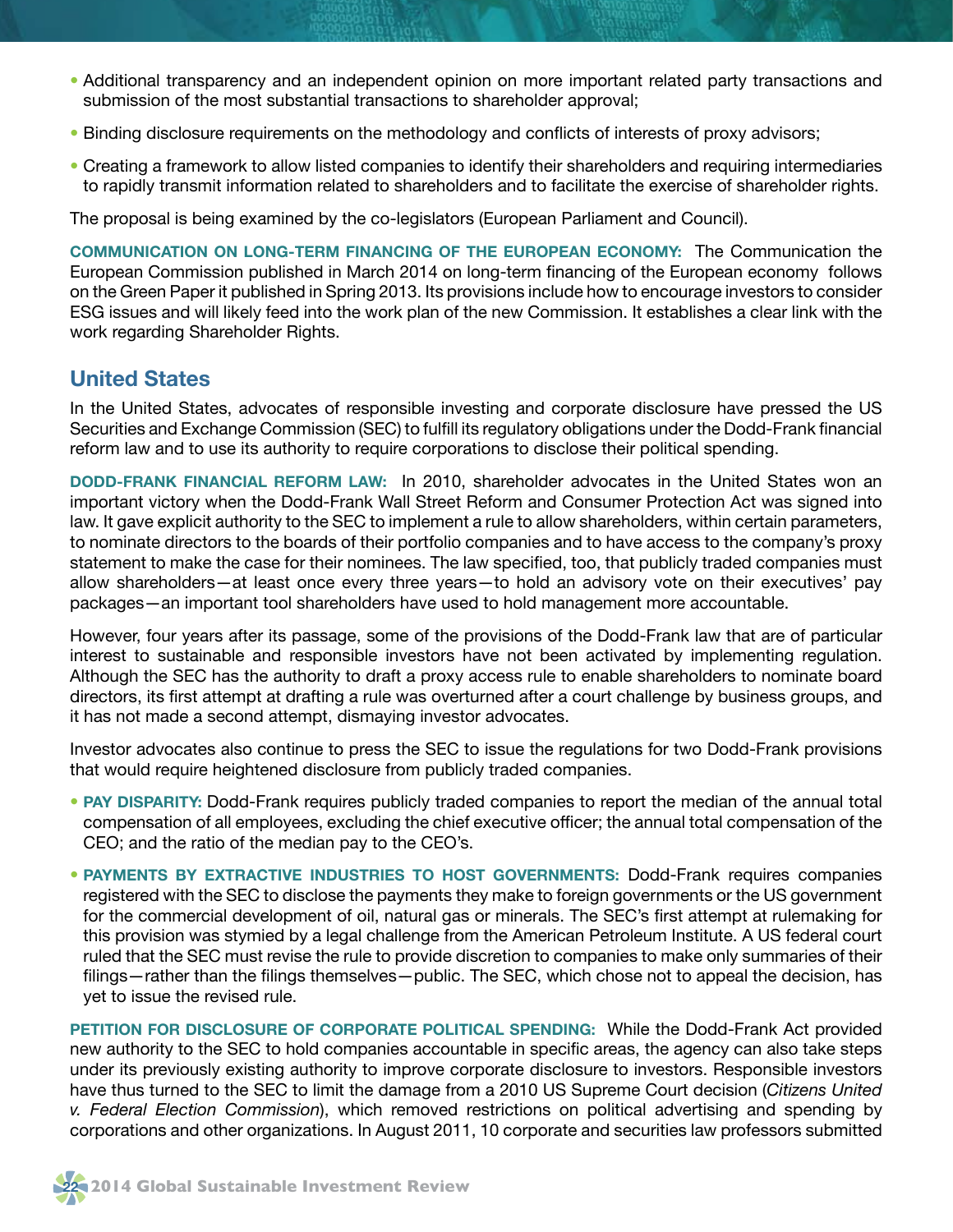a rulemaking petition urging the SEC to require full disclosure by companies of their political spending. Three years later, the SEC had received more than 1 million comments on the proposal—a record in SEC rulemaking history—with the overwhelming majority of the comments in favor of disclosure. Although the rulemaking was on the SEC's work plan for 2013, the SEC had not issued a rule by the year's close and did not put it on the regulatory agenda again for 2014, an omission that has attracted controversy and comment.

**FEDERAL THRIFT PLAN:** Efforts are also underway in the United States to offer SRI options in the Thrift Savings Plan (TSP), the federal retirement plan that serves four million current and former federal employees. The governing board of the TSP has recommended moving toward allowing a mutual fund investment window option for federal employees; this would enable federal employees to select mutual fund options in addition to the 10 non-SRI funds currently offered by the TSP.

#### **Canada**

In Canada, action by the provincial government of Ontario now requires mandatory ESG reporting by pension plans under its jurisdiction. In addition, the federal government is reviewing the basic legislation governing corporations, providing an opportunity for responsible investors to give input.

**DEVELOPMENTS IN ONTARIO:** The Ontario Benefits Act has recently been amended, and now requires pension plan administrators to establish a statement of investment policies and procedures (SIPP) that contains information about whether ESG factors are incorporated into the plan's investment policies and procedures and, if so, how those factors are incorporated. It is widely anticipated that other Canadian provinces will follow suit. The adoption of this legislation is perceived as a watershed moment for responsible investment in Canada.

Ontario has also taken action to increase the number of women in high-ranking positions in the workforce by approving securities law rule amendments that will encourage greater representation of women on corporate boards and in senior management teams.

**FEDERAL REVIEW OF CANADA'S BUSINESS CORPORATIONS ACT:** Industry Canada, the government department charged with assisting the global competitiveness of Canadian businesses, is reviewing the Canada Business Corporations Act (CBCA), which provides the basic corporate governance framework for many Canadian businesses. Increasing the scope of the Act could dramatically change the way that Canadian companies report on material ESG factors.

In 2014, the Responsible Investment Association, along with many of its members, made the following recommendations to Industry Canada:

- Consistent with the "Say on Pay" approach, the CBCA should contain a policy requiring companies to allow shareholders to conduct regular reviews of executive compensation to help both to protect the rights of shareholders and to address the problem of growing income inequality.
- The CBCA should oblige large companies of over 500 employees either to report on their social and environmental performance using standardized guidelines such as the Global Reporting Initiative (GRI), or to publish an explanation for their decision to abstain. This practice, which is widely used internationally, helps investors and consumers make informed decisions vis-a-vis social and environmental challenges.
- Consistent with the 2014 EU directive on disclosure, the CBCA should require Canadian companies to report on the diversity of their Boards of Directors.
- The CBCA should explicitly acknowledge the key drivers for corporate social responsibility and sustainability reporting in Canada, which include: the respect for human rights; the need to address climate change and other environmental problems; and the need to combat corruption, among other responsibilities aligned with Canadian principles and standards.
- Although the CBCA should mandate practices such as corporate social responsibility reporting and "Say on Pay," the policy framework should not overburden companies with costs and bureaucracy. The CBCA

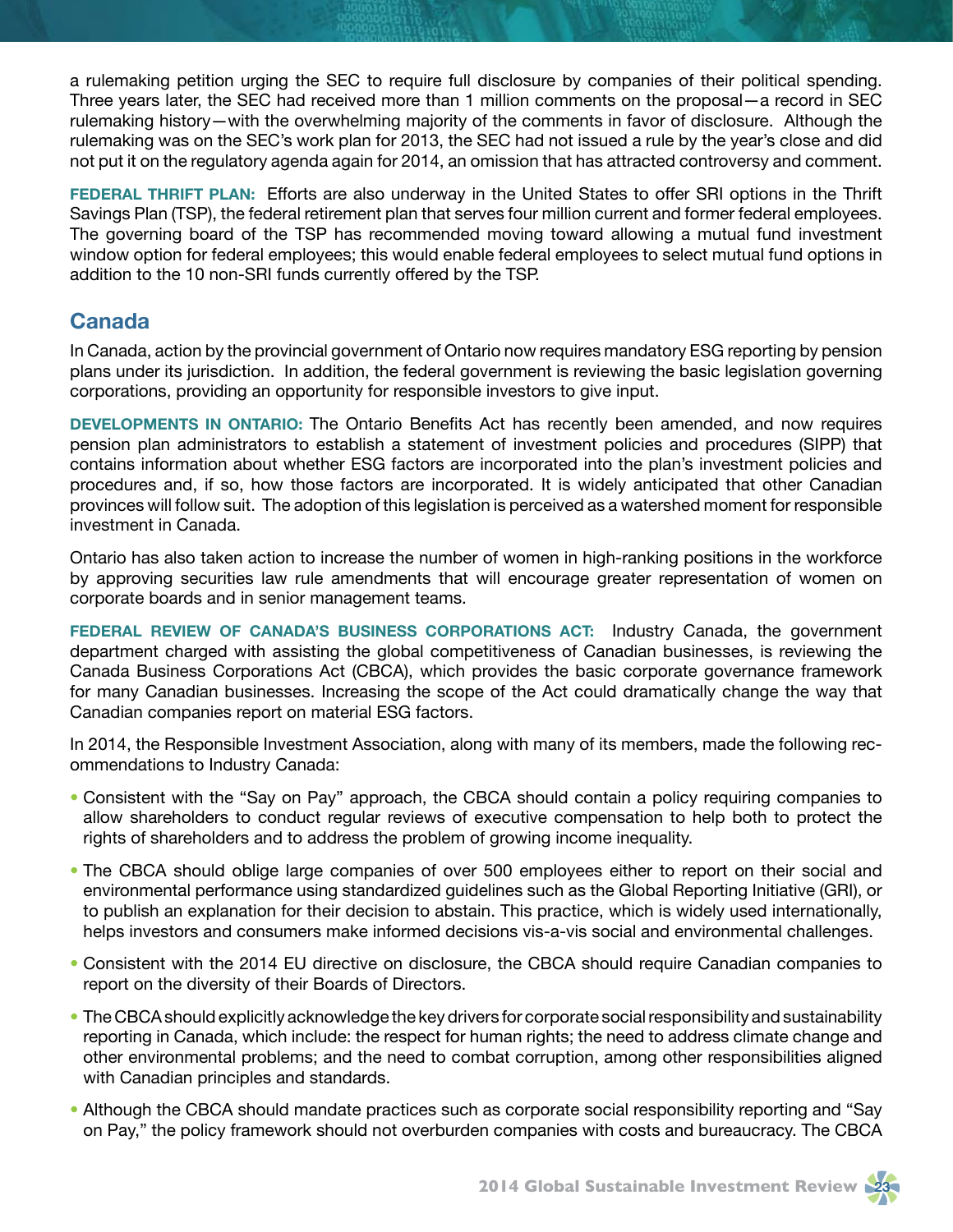should integrate a transition period before the policy comes into full force in order to enable companies to first establish the practice as a part of their internal management practices.

• The CBCA should consider the growing body of international norms and standards that promote corporate social responsibility. These include: the UN Guiding Principles on Business and Human Rights; the OECD Guidelines for Multinational Enterprises including Canadian companies working abroad, and the Voluntary Principles on Security and Human Rights.

#### **Asia**

The following section presents high-level updates on policy-related initiatives in the markets covered in the *2014 Asia Sustainable Investment Review* as well as in Japan (sourced from the Japan Sustainable Investment Forum) that are helping to promote sustainable investing across the region.

**ESG DISCLOSURE:** Across Asia, rapidly developing national policy and regulatory frameworks are enhancing ESG disclosure and reporting requirements.

**THE ROLE OF CORPORATE DISCLOSURE:** In several countries, regulators are imposing more stringent reporting requirements on corporations relating to responsible business practices. Examples include the Indian Ministry of Corporate Affairs' new Corporate and Social Responsibility policy under the Companies Act 2013, the Annual Corporate Governance Report implemented by the Philippines Securities Exchange Commission in 2013, and Vietnam's Sustainability Reporting Handbook for Vietnamese Companies introduced in 2013 by the State Securities Commission.

**STOCK EXCHANGES:** The region's stock exchanges are also playing a critical role in enhancing ESG reporting.

- In China, both the Shenzhen Stock Exchange (SZSE) and the Shanghai Stock Exchange (SSE) have introduced more comprehensive guidelines for listed companies.
- In 2012, Hong Kong Exchanges and Clearing Limited (HKEx) introduced the ESG Reporting Guidelines. The guidelines, which currently are voluntary, have been subject to consultation since their publication.
- In October 2014, the Singapore Stock Exchange (SGX) announced that it is mandating listed companies to publish sustainability reports on a "comply or explain" basis.

**PRODUCT DEVELOPMENT:** Stock exchanges are also developing sustainable investment products that factor in ESG data.

- In China, the Shanghai Stock Exchange has introduced a number of sustainability-related indices including the SSE Sustainable Development Index.
- In Malaysia, Bursa Malaysia launched an ESG Index in December 2014— FTSE4Good Bursa Malaysia (F4GBM) Index—intended to give it a competitive advantage within the ASEAN region in attracting global investors seeking exposure to socially responsible companies.

**PUBLIC PENSION FUNDS:** Some public pension funds are making moves to integrate ESG principles in their investment activities, which could significantly influence capital flows in domestic sustainable investment markets.

- In South Korea, amendments to the National Pension Service (NPS), the fourth largest pension fund in the world, were proposed in the Korean National Assembly in April 2014 to enhance the NPS's control over its asset managers and to increase their consideration of ESG issues.
- In Malaysia—where the majority of sustainable investment assets come from Sharia-compliant products the country's pension managers, including civil service pension fund Kumpulan Wang Persaraan and state-run Employees Provident Fund, have issued mandates focused on Sharia-compliant instruments and ESG investments.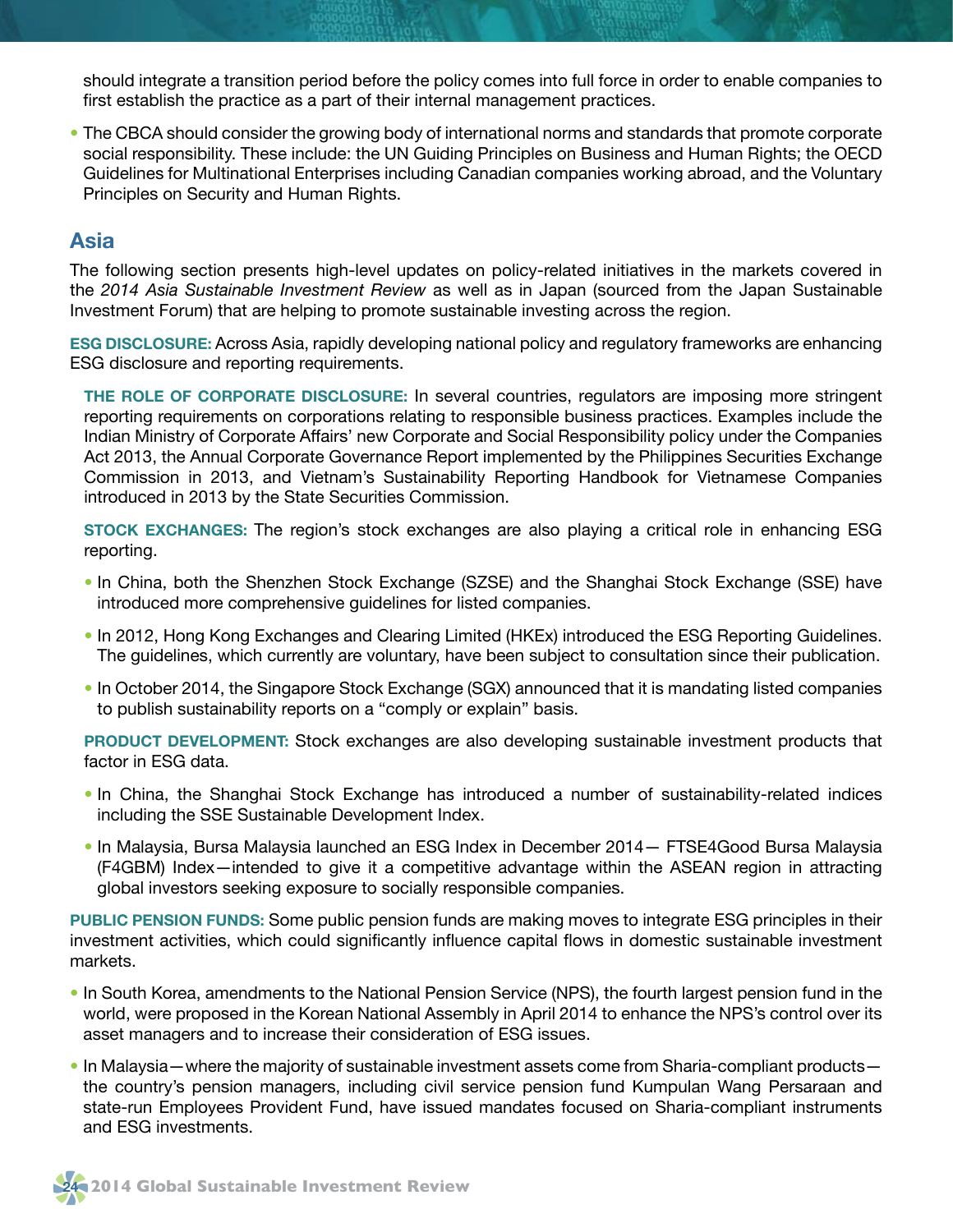**POLICY INCENTIVES FOR CLEAN ENERGY INVESTMENT:** Several Asian countries, in light of their massive energy and infrastructure needs, are exploring policy incentives to channel large-scale private capital flows towards the clean energy sector. Macro and micro policy examples include:

- In Vietnam, the government, in coordination with the Asian Development Bank, has developed a plan for low-carbon investments in the power, transport and industrial sectors, funded by the Climate Investment Funds' Clean Technology Fund.
- Authorities in India have deployed multiple policy tools—such as Renewable Purchase Obligations and Renewable Energy Certificates—to close the demand gap by encouraging investment into renewable energy growth.
- The Government of the Philippines, following on the Renewable Energy Act of 2008, set ambitious targets in the National Renewable Energy Program 2011-2013 to triple the country's current renewable capacity by 2030.
- Thailand has more than doubled its installed clean energy capacity with the help of the feed-in premium program introduced in 2010.

**EXAMPLES OF GOVERNMENT LEADERSHIP IN ASIA:** While most sustainable investment markets in Asia remain in the early stages of development, a number of governments are actively promoting growth on a larger scale.

- In Japan, 160 institutions, including Government Pension Investment Fund and the Pension Fund Association for Local Government Officials, had endorsed the "Principles for Responsible Institutional Investors" within six months of its introduction in February 2014 by Japan's Financial Services Agency.
- In Malaysia, the government has committed to promoting the country as a regional center for sustainable investment, primarily by establishing ESG-related products, launching dedicated investment funds, and adopting ESG principles for government-managed assets.
- In China, regulatory bodies are requiring greater attention to ESG risks and encouraging "green finance" initiatives in order to develop the markets.
- Singapore's government is taking steps to develop its regional profile as a "springboard" for global corporations and financial institutions to serve other markets in the region with technology and sustainable investment products.
- In South Korea, one of the first countries in Asia to embrace "green growth" as a development strategy, the government has introduced initiatives to shift the country towards a low carbon and resource efficient economy.

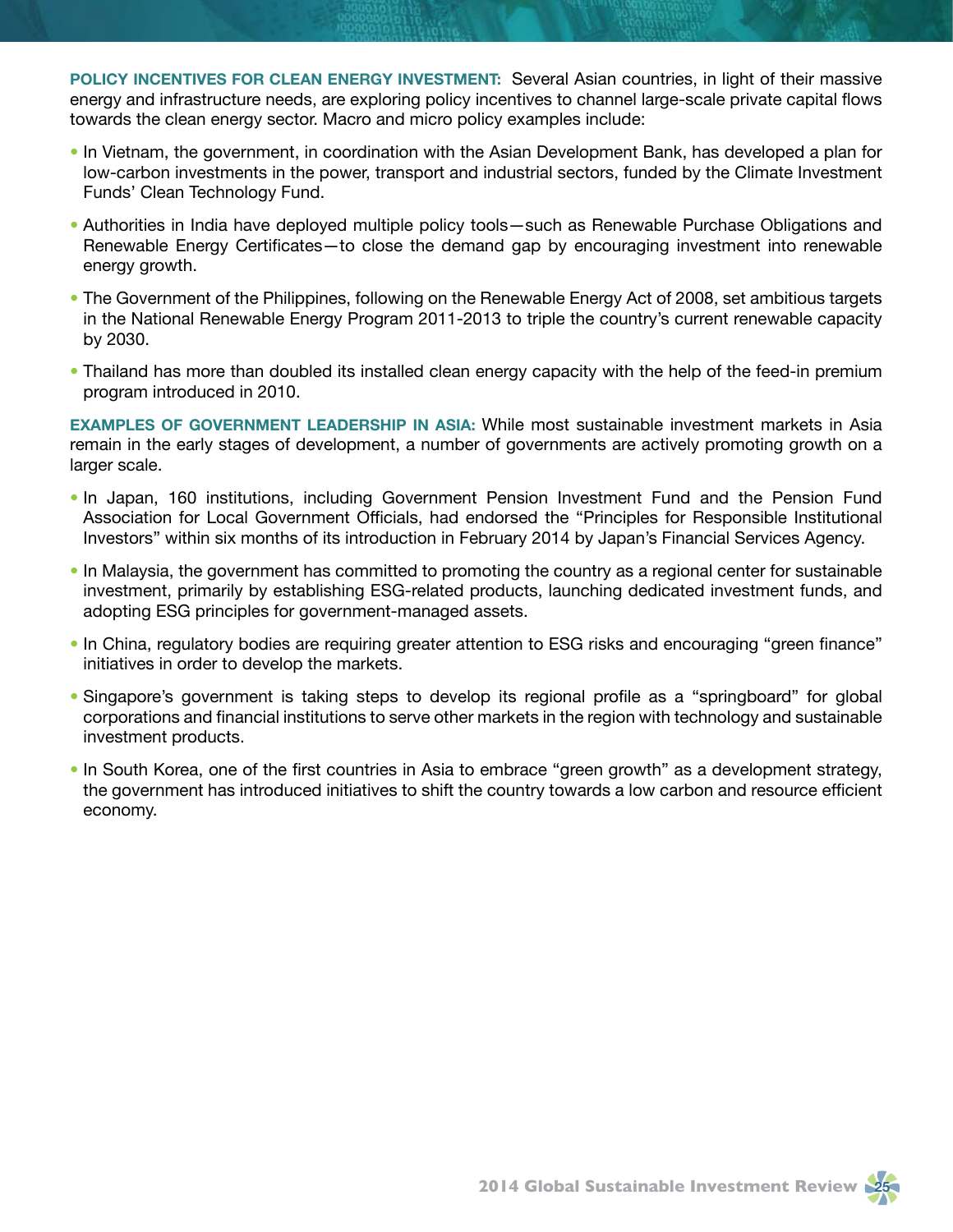## **Conclusion**

In all the markets represented by GSIA members, sustainable investing has grown in both absolute and relative terms in the two years since the beginning of 2012. As a result, it represents a significant share of the market not only in Europe, where more than half of professionally managed assets practice an ESG strategy, but also now in Australia, the United States and Canada, where its share of the market ranges from 17 to 31 percent. Although sustainable investing is not practiced on the same scale in Asia, the growth of interest in investment products that address sustainability challenges such as climate change and resource efficiency is likely to continue.

The growing visibility of sustainable investing produces a virtuous cycle, in which institutional and retail clients feel empowered to ask money managers for SRI options, and more traditional investment firms are motivated to develop products and services to serve a market that no longer can be characterized as niche.

The growth in global SRI reflects the consensus among investors that accurate valuations and proper risk management require greater disclosure and consideration of ESG issues such as climate change, human rights, consumer protection and health and safety. Increasingly, managers are using ESG criteria to identify risks that are not adequately addressed by traditional investment analysis and to better predict financial performance. Managers are also using ESG criteria to identify opportunities to invest in sustainable businesses that are involved in energy efficiency, green infrastructure, clean fuels and other sectors that provide adaptive solutions to some of the most challenging issues of our time.

In addition, policy developments in these markets—particularly relating to corporate ESG disclosure are likely to further facilitate or promote sustainable investing strategies. In Europe, the largest European companies could soon be required to report on diversity and other ESG information, while a proposed shareholder rights directive could require institutional investors and asset managers to disclose their voting and engagement activities. In the United States, the anticipated regulation to require disclosure of executive relative to non-executive employee compensation will provide a key tool to investors by which to assess portfolio companies. In Canada, a government review of the basic corporation law is offering opportunity to press for greater corporate disclosure of various ESG issues. In Asia, many countries are adopting more comprehensive corporate and ESG disclosure requirements, a trend that is likely to advance sustainable investing in the region.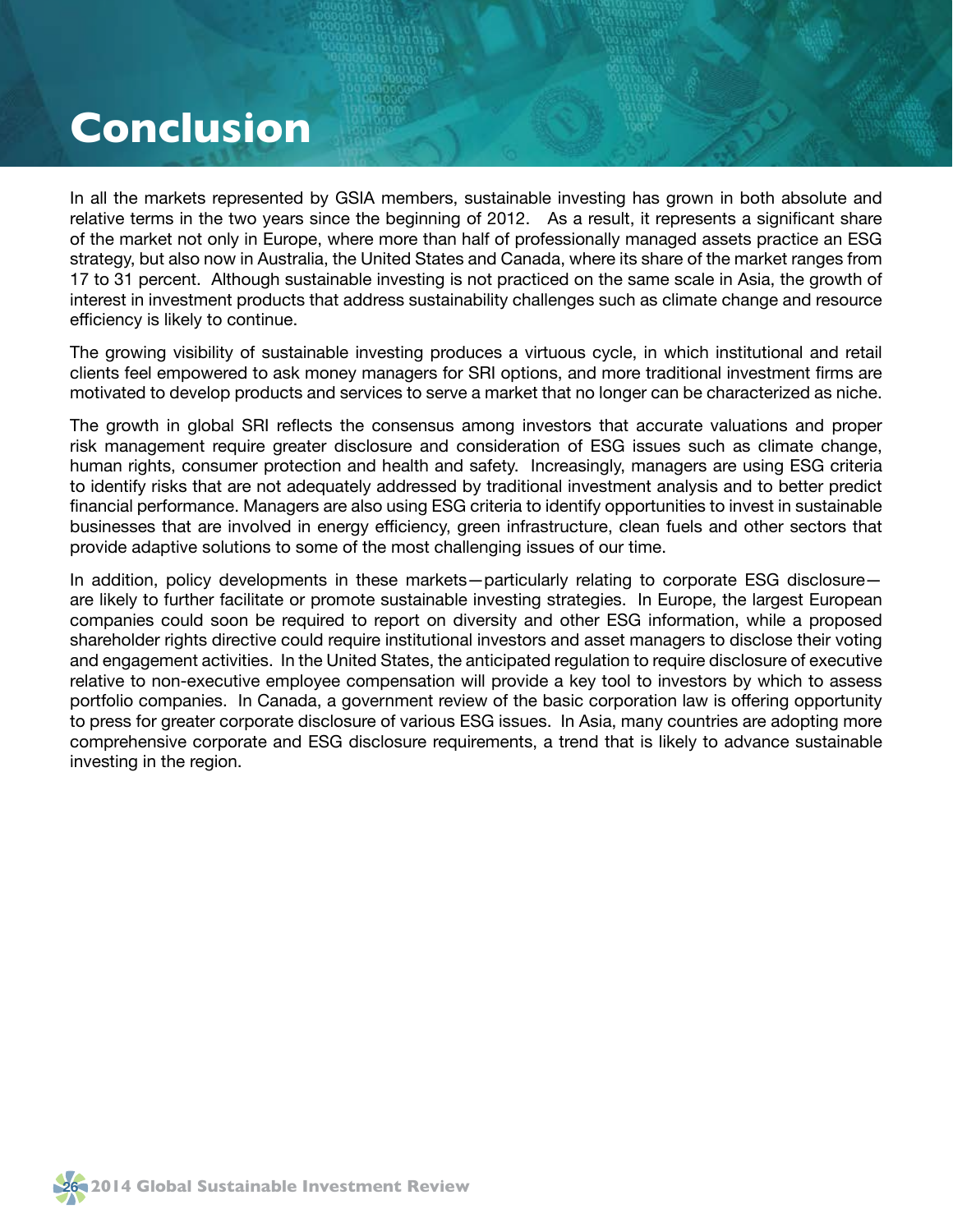## **Appendix 1—Methodology and data**

Each region covered by this report uses a slightly different methodology to collect data for their respective regional reports. The consolidation made in this Global report is made on a best effort basis, but some regional inconsistencies may remain, notably in impact investing. All assets are reported as of December 31, 2013, except Japan which reports as of September 30, 2014. Data for Asia is consolidated from ASrIA and Japan Sustainable Investment Forum. Data for 2012 in Asia (ex-Japan) and Australia/New Zealand has been restated due to changes in methodology used. Readers should consult the regional reports for more detail on data and data collection methodologies. The 2012 Global report included data from Africa, but new data was not available for the 2014 edition. African data has therefore been removed from 2012 figures in this report in order to provide comparable growth rates.

#### **Europe**

In European markets the backbone of the regional study remains an extensive market participant survey, designed by Eurosif, using a template questionnaire sent to asset managers and asset owners (for the self-managed part of their assets). A large portion of the figures used in the European study is therefore self-reported, covering both institutional and retail assets. Eurosif, in collaboration with its national SIF members and other partner organizations, covered 13 distinct markets in detail: Austria, Belgium, Finland, France, Germany, Italy, Netherlands, Norway, Poland, Spain, Sweden, Switzerland and the United Kingdom. Data was collected from April to June 2014, and respondents were asked to report data as of December 31, 2013. To mitigate the risk of error, misallocation of assets, sample biases or insufficient market coverage, Eurosif and its partners have exercised due diligence on a best-effort basis to maintain the highest possible data integrity and quality. More detail on the methodology is available in the *European SRI Study 2014,*  available from the Eurosif website.

#### **United States**

In the United States, the US SIF Foundation, from May through July 2014, sent a confidential, personalized survey link by email to 479 investment management firms and 1,099 institutional asset owners identified in previous surveys as practicing sustainable investing strategies or believed to be new entrants to sustainable investing practice. Survey recipients were asked to detail whether they considered ESG issues in investment analysis and portfolio selection, to list the issues considered, and to report the value of the US-domiciled assets affected as of December 31, 2013. They were also asked to report their total US-domiciled assets as of year-end 2013 and whether they filed shareholder resolutions or engaged in other shareholder engagement activities. The research team also collected additional data from public and third-party sources. In total, the US SIF Foundation and its research partner, Croatan Institute, researched the SRI activities of 630 money managers and 1,572 institutional investors. More detail on the methodology is available in the *Report on US Sustainable, Responsible and Impact Investing Trends 2014*, available from the US SIF Foundation website.

#### **Canada**

In Canada, the Responsible Investment Association contacted asset management firms directly, requesting information on sustainable investing assets under management, effective December 31, 2013. RIA emailed survey questionnaires to participants, and followed up by telephone. The survey results were combined with publicly available data on retail sustainable investing funds compiled by the RIA. Data on impact investing was obtained from a survey of community investment providers across Canada and was combined with other publicly available information and other data. Pension fund assets were gathered from publicly available sources combined with interviews with fund representatives. More detail on the methodology is available in the *2014 Canadian Responsible Investment Trends Report*, available from the RIA website.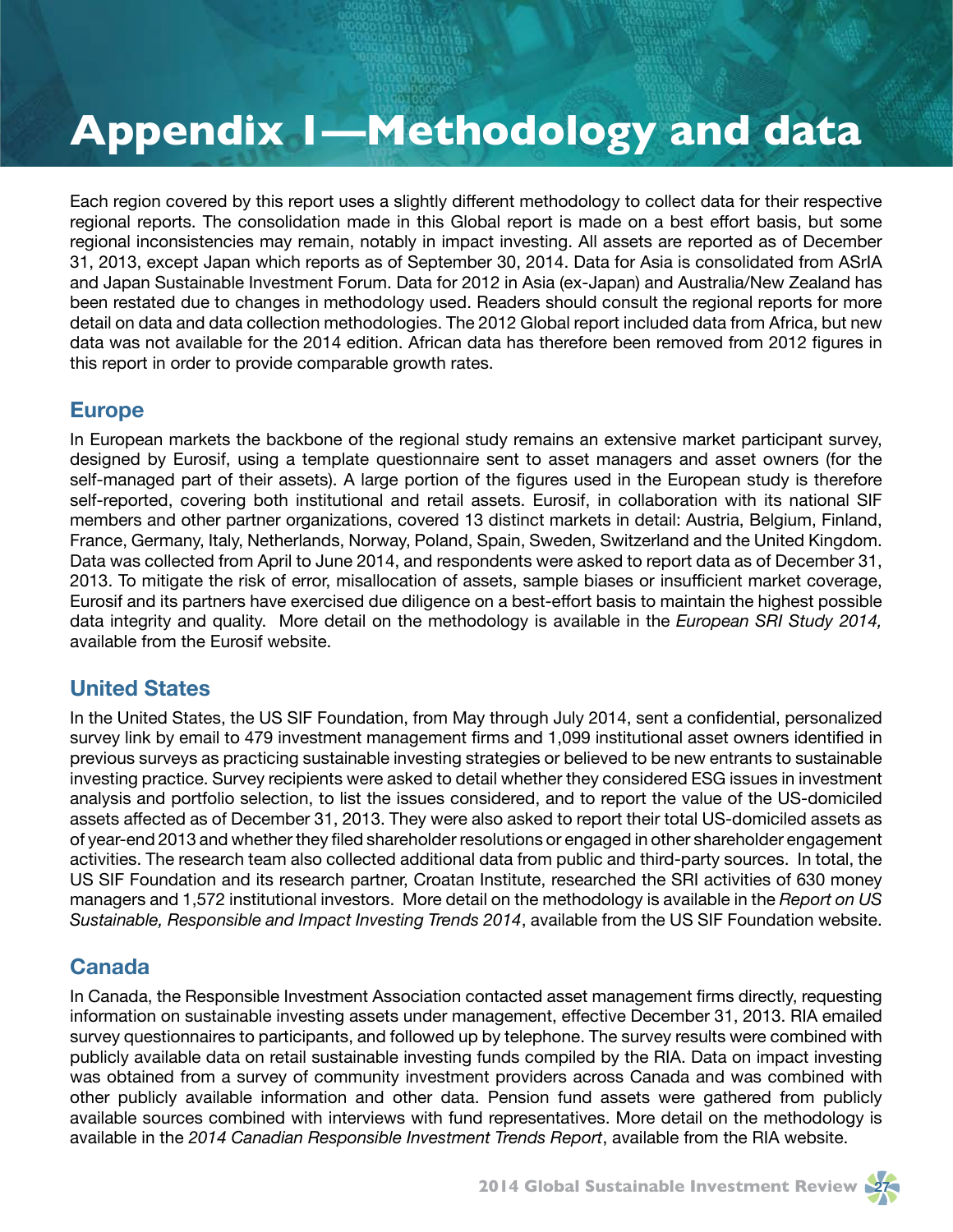#### **Asia (ex-Japan)**

In Asian markets outside of Japan, ASrIA used several sources for data including asset data collated from investment fund data provided by the Bloomberg Professional service; survey data from an online questionnaire responded to by asset owners and asset managers based in Asia; data and country information from national SIFs in Asia (including China SIF, KoSIF and India SIF); interviews and other input from industry experts, including individual asset manager responses; and additional desk-based research. All figures are reported at December 31, 2013. Assets from 12 markets are included: Bangladesh, China, Hong Kong, India, Indonesia, Malaysia, Pakistan, Singapore, South Korea, Taiwan, Thailand and Vietnam. More detail on the methodology is available in the *Asia Sustainable Investment Review 2014*, available from the ASrIA website.

#### **Australia and New Zealand**

In Australia and New Zealand, the Responsible Investment Association Australasia (RIAA) undertook a survey of over 70 investment industry organizations to collect data as of December 31, 2013. Primary data was then collated along with a range of other sources. Information on total assets under management and the average performance of certain managed fund categories were provided by Morningstar, and the AUM for those funds integrating ESG was contributed by Mercer. More detail on the methodology is available in the *Responsible Investment Annual Report 2013*, available from the RIAA website.

#### **Japan**

In Japan, the Japan Sustainable Investment Forum (JSIF) used two main methods to arrive at reported figures: regular web-based research including data collection at the individual sites for identified SRI funds and data provided by JSIF member Daiwa Securities Group for fixed income securities. JSIF publishes its findings quarterly, which are available from its website. Figures were excerpted from the quarterly SRI Market survey, which had data as of September 30, 2014.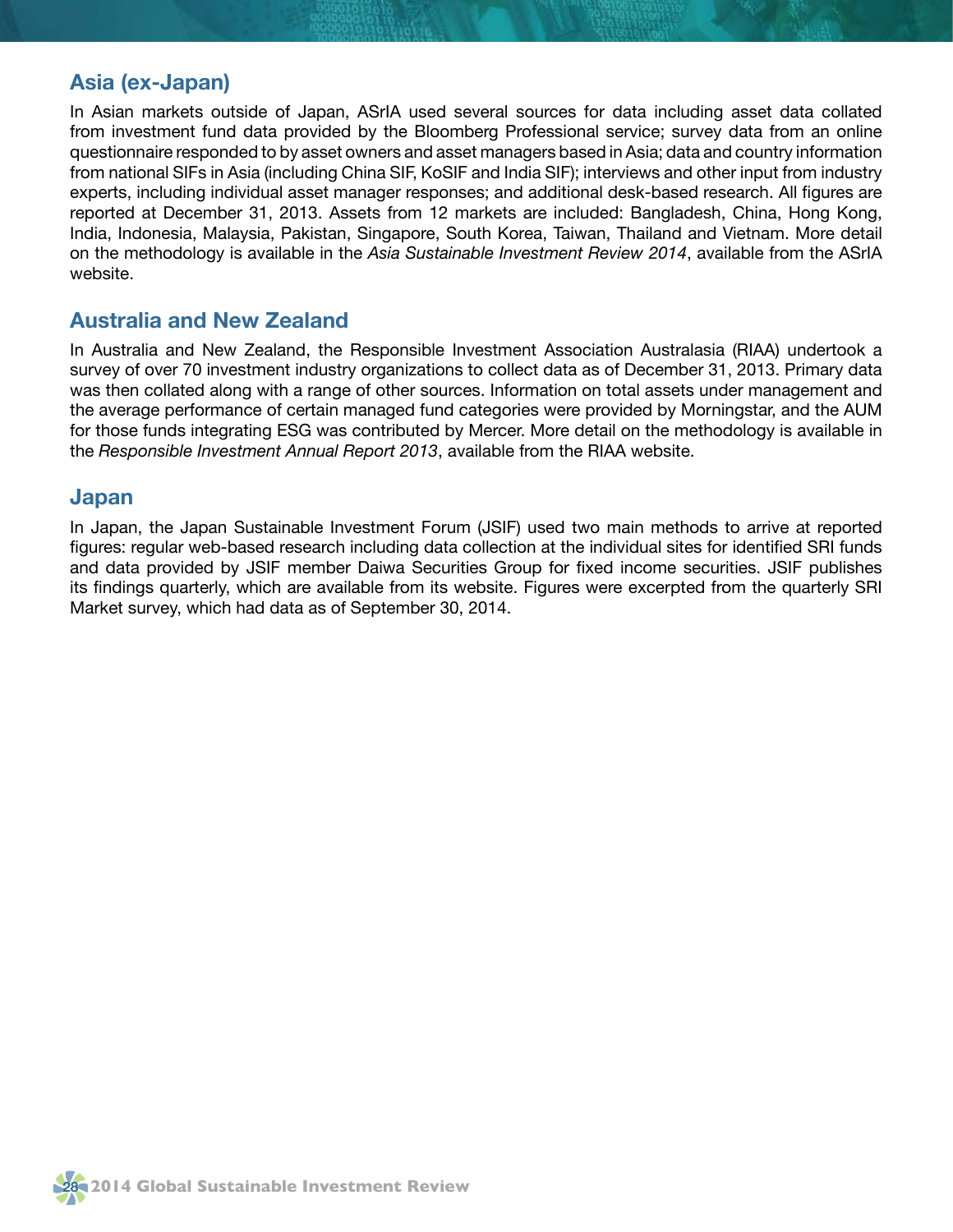## **Appendix 2—Glossary**

#### **Best-in-Class/Positive screening**

Refers to investment in sectors, companies or projects selected from a defined universe for positive ESG performance relative to industry peers.

#### **Divestments**

When companies are sold from a fund portfolio because they no longer meet the ESG criteria for that fund, or for purely financial reasons.

#### **Corporate engagement and shareholder action**

Strategy employs shareholder power to influence corporate behavior through direct corporate engagement (i.e. communicating with senior management and/or boards of companies), filing or co-filing shareholder proposals, and proxy voting that is guided by comprehensive ESG guidelines.

#### **ESG**

Environment, social, and governance—Refers to the broad set of sustainable investment criteria used alongside traditional financial criteria in managing and selecting investments.

#### **Institutional investors**

Institutional investors are organisations that pool large sums of money; they include pension funds, insurance companies, investment companies, foundations, charities, public authorities and universities.

#### **ESG integration**

Explicit consideration of environmental, social and governance factors in the investment decision-making process.

#### **Impact investing**

Targeted investments, typically made in private markets, aimed at solving social or environmental problems. Impact investing includes community investing, where capital is specifically directed to traditionally underserved individuals or communities, or financing that is provided to businesses with a clear social or environmental purpose.

#### **Mandates/Separate/Segregated accounts**

This category includes investment vehicles where investment policy is defined in cooperation with a unique investor.

#### **Norms-based screening**

Screening of investments based on compliance with international norms and standards such as issued by OECD, ILO, UN, UNICEF, etc. May include exclusions of investments that are not in compliance with norms or standards or over and underweighting.

#### **Sustainable investment**

An approach to investment where environmental, social and governance factors, in combination with financial considerations, guide the selection and management of investments.

#### **SRI**

SRI, a generic term covering sustainable, responsible, socially responsible, ethical, environmental, social investments and any other investment process that integrates financial analysis with the influence of environmental, social and governance (ESG) issues.

#### **Sustainability-themed investment**

Strategy that addresses specific sustainability issues such as climate change, food, water, renewable energy/clean technology, agriculture, etc.

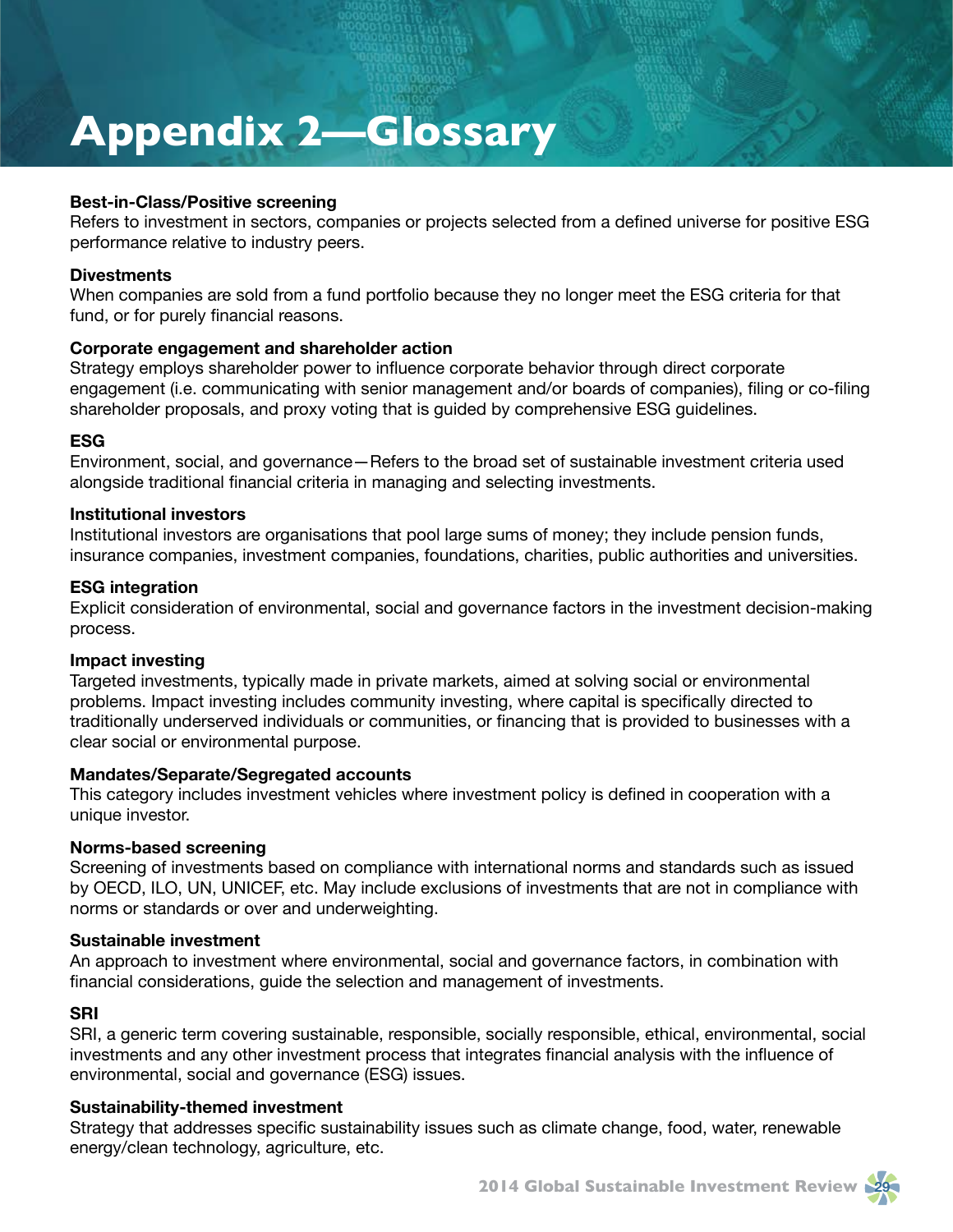## **Appendix 3—Data table**

| 2012 \$Bn                                   | <b>Europe</b> | <b>United States</b> | Canada        | <b>Australia/NZ</b> | <b>Asia</b> | <b>Global</b> |
|---------------------------------------------|---------------|----------------------|---------------|---------------------|-------------|---------------|
| Negative/exclusionary screening             | \$4,958.35    | \$2,820.00           | \$464.38      | \$26.21             | \$10.82     | \$8,279.76    |
| Integration                                 | \$4,148.84    | \$1,204.00           | \$462.40      | \$103.51            | \$16.53     | \$5,935.28    |
| Corporate engagement and shareholder action | \$2,525.48    | \$1,540.00           | \$523.57      | \$0.01              | \$0.00      | \$4,589.06    |
| Norms-based screening                       | \$3,038.12    | \$0.00               | \$0.00        | \$0.00              | \$0.00      | \$3,038.12    |
| Positive/best-in-class screening            | \$366.71      | \$623.00             | \$7.06        | \$0.00              | \$2.31      | \$999.07      |
| Sustainability themed investing             | \$62.27       | \$0.00               | \$1.32        | \$3.29              | \$3.37      | \$70.26       |
| Impact/community investing                  | \$11.33       | \$61.40              | \$5.20        | \$1.09              | \$7.14      | \$86.15       |
| Total                                       | \$8,757.52    | \$3,740.00           | \$589.14      | \$134.11            | \$40.17     | \$13,260.94   |
| 2014 \$Bn                                   | <b>Europe</b> | <b>United States</b> |               | Canada Australia/NZ | Asia        | <b>Global</b> |
| Negative/exclusionary screening             | \$9,435.15    | \$4,441.00           | \$479.99      | \$16.84             | \$16.55     | \$14,389.53   |
| Integration                                 | \$7,202.54    | \$4,739.00           | \$732.34      | \$156.48            | \$23.41     | \$12,853.76   |
| Corporate engagement and shareholder action | \$4,509.64    | \$1,716.00           | \$817,80      | \$0.02              | \$1.16      | \$7,044.62    |
| Norms-based screening                       | \$5,002.28    | \$0.00               | \$531.94      | \$0.00              | \$0.00      | \$5,534.22    |
| Positive/best-in-class screening            | \$486.70      | \$501.00             | \$2.74        | \$0.00              | \$1.73      | \$992.17      |
| Sustainability themed investing             | \$81.17       | \$30.00              | \$45.93       | \$4.70              | \$4.17      | \$165.96      |
| Impact/community investing                  | \$27.90       | \$69.00              | \$3.86        | \$1.99              | \$5.91      | \$108.66      |
| <b>Total</b>                                | \$13,607.64   | \$6,572,00           | \$944.94      | \$180.03            | \$52.92     | \$21,357.53   |
| <b>Growth 2012-14</b>                       | <b>Europe</b> | <b>United States</b> | <b>Canada</b> | <b>Australia/NZ</b> | <b>Asia</b> | Global        |
| Negative/exclusionary screening             | 90.3%         | 57.5%                | 3.4%          | $-35.8%$            | 53.0%       | 73.8%         |
| Integration                                 | 73.6%         | 293.6%               | 58.4%         | 51.2%               | 41.6%       | 116.6%        |
| Corporate engagement and shareholder action | 78.6%         | 11.4%                | 56.2%         | 122.9%              | nc          | 53.5%         |
| Norms-based screening                       | 64.7%         | na                   | nc            | na                  | na          | 82.2%         |
| Positive/best-in-class screening            | 32.7%         | $-19.6%$             | $-61.2%$      | na                  | $-25.2%$    | $-0.7%$       |
| Sustainability themed investing             | 30.3%         | nc                   | 3380.3%       | 42.6%               | 23.5%       | 136.2%        |
| Impact/community investing                  | 146.3%        | 12.4%                | $-25.7%$      | 82.9%               | $-17.2%$    | 26.1%         |
| <b>Total</b>                                | 55.4%         | 75.7%                | 60.4%         | 34.2%               | 31.7%       | 61.1%         |

Note: Exchange rates for 2014 data are based on rates from Oanda.com at September 30, 2014, for Japan, and December 31, 2013, for all other regions.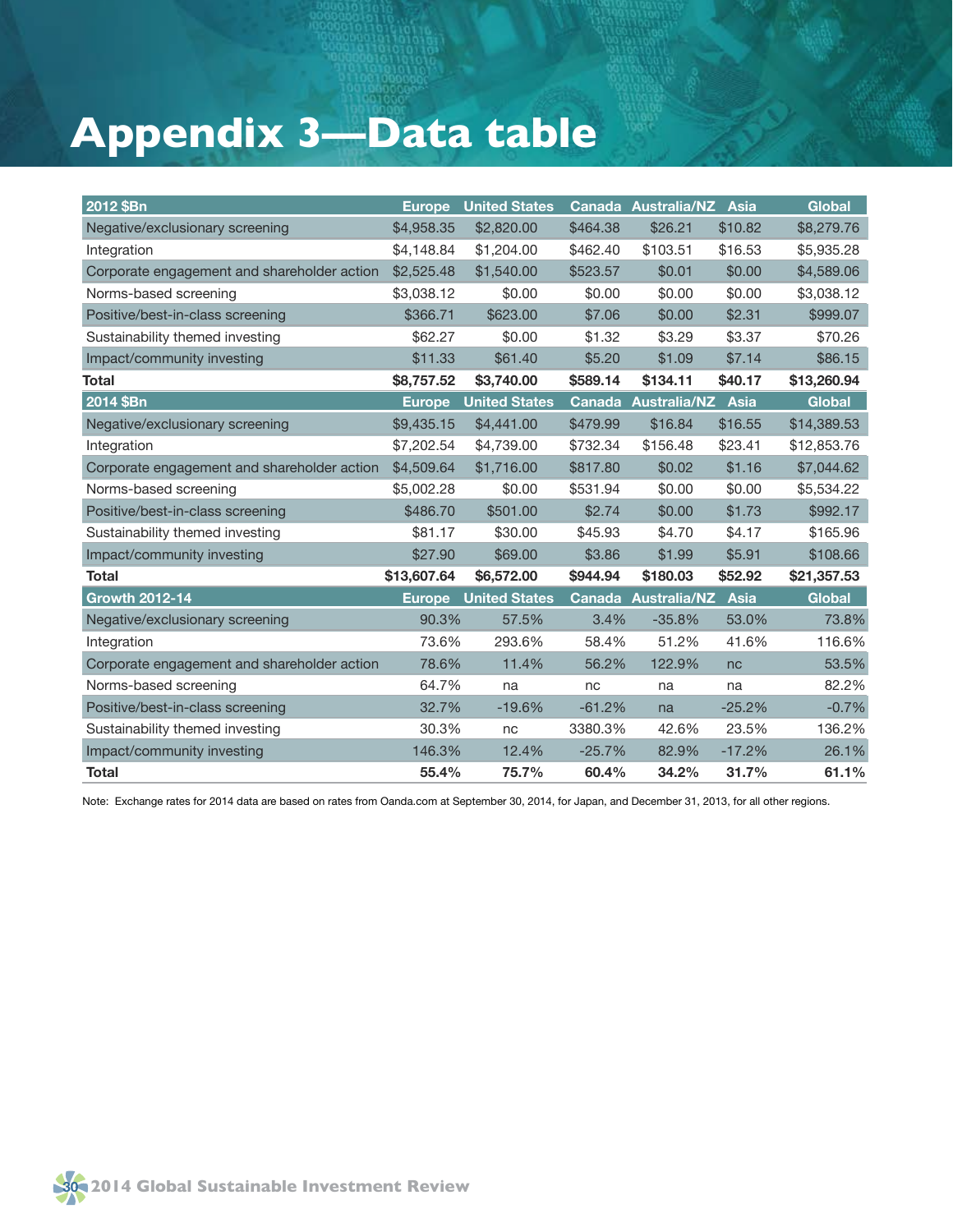## **Acknowledgements**

The Global Sustainable Investment Alliance thanks Anders Nordheim for collating and analyzing the data from Japan Sustainable Investment Forum and the GSIA member organizations for the *2014 Global Sustainable Investment Review*. We thank both Anders Nordheim and Meg Voorhes for writing the Review.

#### **RIA Canada**

The Canadian research for this report was made possible by a financial contribution from RBC Royal Bank and RBC Global Asset Management. The Responsible Investment Association (RIA) would like to thank RBC Royal Bank and RBC Global Asset Management for their generous support.

#### **Eurosif**

The European research for this report was made possible by financial support from Edmond de Rothschild Asset Management, Generali Investments Europe, Inrate and Nordea Asset Management.

#### **US SIF**

The US research for this report was made possible by a grant from Wallace Global Fund and financial support from Bloomberg, Bank of America, TIAA-CREF, Neuberger Berman, Trillium Asset Management, BlackRock, Boston Common Asset Management, Breckinridge, Calvert Investments, CBIS, Community Capital Management, Legg Mason, Morgan Stanley, Sentinel Investments, Walden Asset Management and 1919 Investment Counsel.

#### **RIAA**

The research on Australia and New Zealand for this report was made possible by financial support from BT Financial Group, New Zealand Superannuation Fund and Australian Ethical.

#### **ASrIA**

The research for this report on Asia ex Japan was made possible by financial support from Credit Suisse AG and Sindicatum Sustainable Resources.



www.gsi-alliance.org